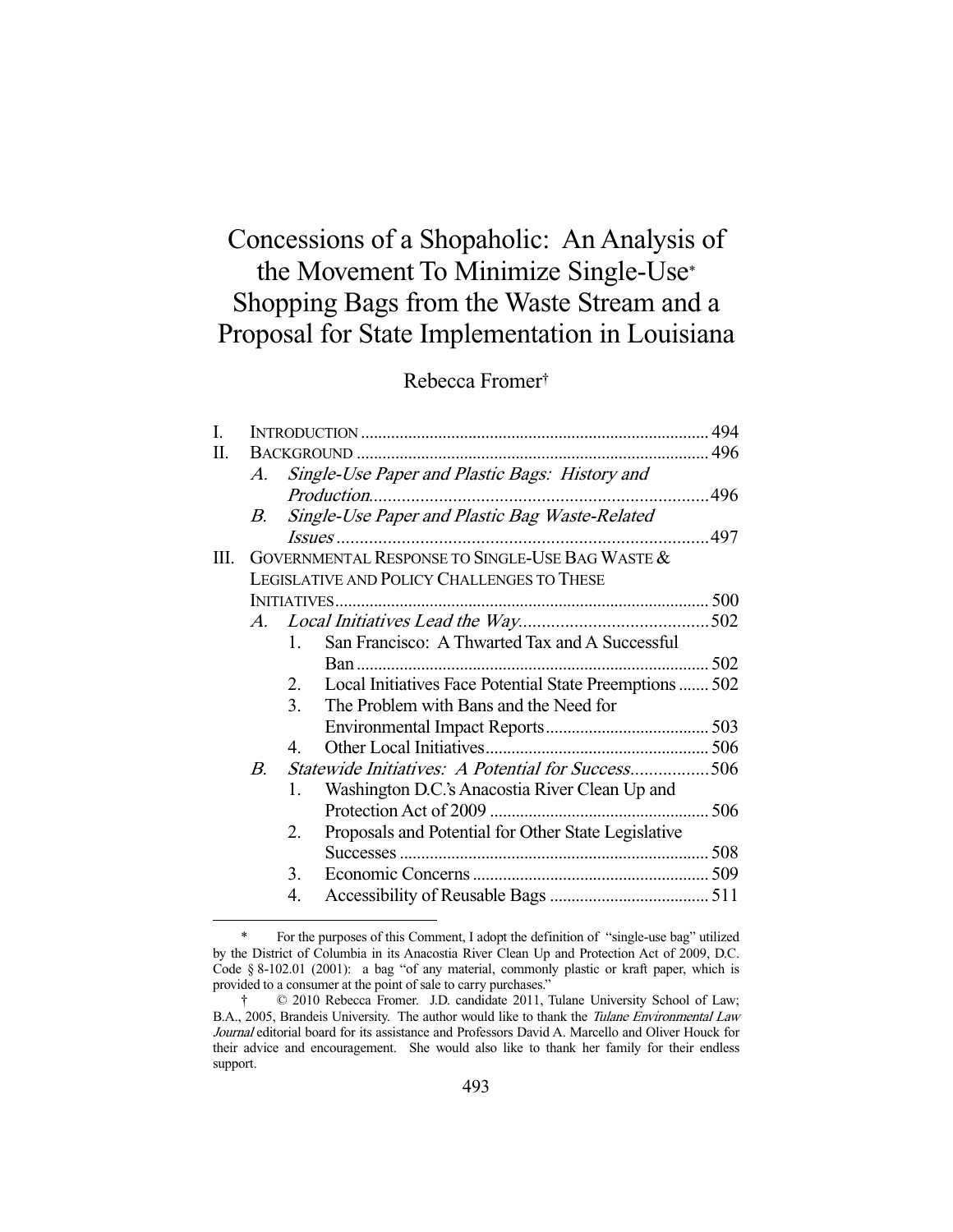|  | 5.                                                     | Single-Use Bag Reduction Can Help States               |  |
|--|--------------------------------------------------------|--------------------------------------------------------|--|
|  |                                                        | Comply with Waste Reduction Mandates 512               |  |
|  |                                                        | C. A Federal Initiative: The Plastic Bag Reduction Act |  |
|  |                                                        |                                                        |  |
|  | IV. CONCLUSION: A CALL FOR LEGISLATION IN THE STATE OF |                                                        |  |
|  |                                                        |                                                        |  |
|  |                                                        |                                                        |  |

#### I. INTRODUCTION

 On February 1, 2010, pursuant to the Energy, Climate Change, and Economic Security Act of  $2008$ , the Florida Department of Environmental Protection (FDEP) introduced its Retail Bags Report (Report) to Florida's Governor, Senate, and House of Representatives to provide a strategy for the reduction of single-use bags.<sup>2</sup> The Report began with a familiar, yet innocuous question: "[P]aper or plastic?" and concluded with a divergent answer: neither.<sup>3</sup> The choice between paper or plastic bags has presented retail customers at the checkout line with a seeming opportunity to choose the environmentally preferable bag.<sup>4</sup> Today, we are confronted with the reality that mass consumption of both plastic and paper creates environmental hazards.<sup>5</sup> The FDEP's Report acknowledged the continued ubiquity of paper or plastic retail bags at nearly all retail establishments, followed by the rather startling statistic that in 2003, Americans used more than ninety billion of these bags.<sup>6</sup> The report went on to assess the environmental harm caused by retail bags, and the efficacy of other jurisdictions' regulations aimed at reducing both "the number and impact" of them.<sup>7</sup> Its proposition seems clear: neither single-use bag is an environmentally suitable choice, and instigating a surge in use of reusable bags is necessary.<sup>8</sup> Single-use bags are a pragmatic environmental regulatory target: because their use remains largely uncontrolled, a unique opportunity exists for regulation

 <sup>1.</sup> FLA. STAT. § 403.7033 (2008) (mandating FDEP to analyze "the need for new or different regulation of auxiliary containers, wrappings, or disposable plastic bags used by consumers to carry products from retail establishments").

 <sup>2.</sup> FLA. DEP'T OF ENVTL. CONSERVATION, RETAIL BAGS REPORT FOR THE LEGISLATURE 3 (2010).

 <sup>3.</sup> Id. at 19.

 <sup>4.</sup> See DANIEL IMHOFF, PAPER OR PLASTIC? 8 (2005).

See Jane Burns, The Bag that Keeps on Giving; Madison's Plastic Bag Recycling Law Triggers Renewed Interest in the Reusable Variety, WIS. ST. J., Jan. 24, 2010, at C1 ("Advocates for paper or plastic cite environmental advantages and disadvantages with each.").

 <sup>6.</sup> FLA. DEP'T OF ENVTL.CONSERVATION, supra note 2, at 1.

<sup>7.</sup> *Id.* at 4, 8, 10, 29-51.

 <sup>8.</sup> Id. at 12.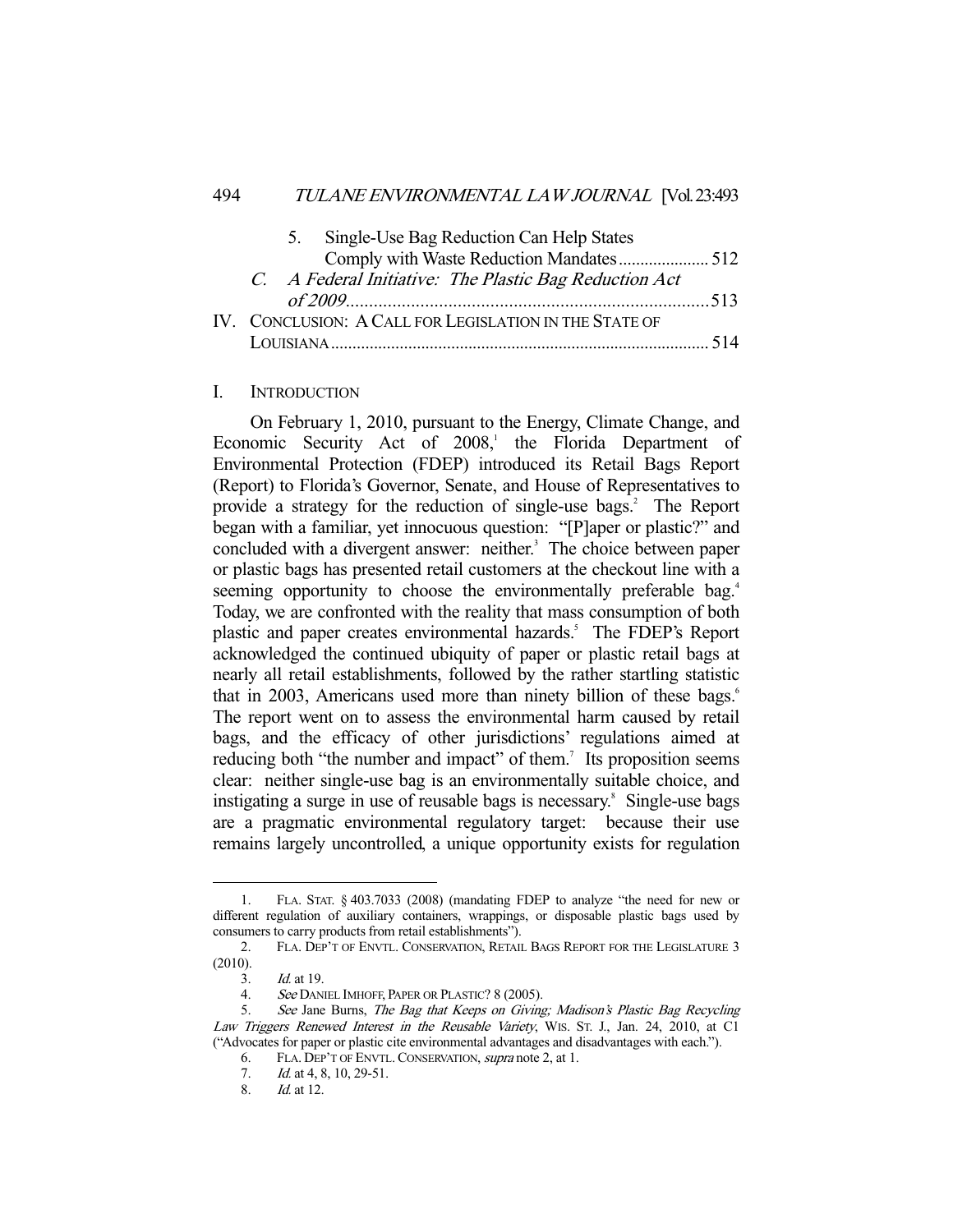that will shift consumer habits away from items that are excessive and disposable.<sup>9</sup>

 Florida is not the only government to have analyzed policy options for reducing consumption of single-use bags. In at least thirty states, legislators at either the statewide or local level have proposed or enacted legislation to combat the excessive use of single-use bags. $10^{\circ}$  Single-use bags, seemingly innocuous carriers received at checkout, often doubled within one another,<sup>11</sup> have become the subject of heated discussion, both within the legislature, and among consumers worldwide. Single-use bags have a "propensity to become litter,"<sup>12</sup> and their regulation offers a potential source of revenue for needed environmental improvement projects.<sup>13</sup>

 Legislatures at multiple levels have begun to devise creative ways to reduce the production and dissemination of these bags because of their widespread, unbridled use. In addition to the environmental benefits that single-use bag reduction would ultimately create, "[a]ccelerating the widespread use of reusable bags will ... redirect environmental preservation efforts and resources towards 'greener' practices."14 This Comment explores these recent legislative attempts in an effort to illuminate the most advantageous and potentially successful methodology for combating the excessive production and consumption of singleuse bags.

 Part II of this Comment provides a background of waste-related problems and identifies single-use bag waste as an issue worthy of particularized attention; Part III examines local, statewide, and federal governmental initiatives that have attempted to minimize single-use bag waste, and addresses certain legal and policy challenges arising from these programs; Part IV concludes with an appeal for legislation in the state of Louisiana that would reduce single-use bags, and provide revenue for a much-needed comprehensive recycling program.

<sup>9.</sup> See generally Emily Long, Solid Waste: D.C. Officials Say Bag Tax Will Help River Cleanup, GREENWIRE, Jan. 18, 2010, art. 13 ("The benefit of a tax is that it can be applied widely across products, 'highlighting the problem of disposables in general' . . . ." (quoting Darby Hoover, Senior Resource Specialist at the Natural Resources Defense Council)).

<sup>10.</sup> FLA. DEP'T OF ENVTL. CONSERVATION, supra note 2, at 13.

 <sup>11.</sup> Californians for Extended Producer Responsibility, The Carryout Bag EPR Program (2009), http://www.californians4epr.com/Waste-reduction.html.

 <sup>12.</sup> L.A. COUNTY'S PLASTIC BAG WORKING GROUP, AN OVERVIEW OF CARRYOUT BAGS IN LOS ANGELES COUNTY 3 (2007).

<sup>13.</sup> See Comment, Tax Plastic Bags To Curb Their Use, BELFAST TELEGRAPH, Feb. 2, 2010, at 26 (noting that Ireland's plastic bag tax raised over 109 million pounds for environmental initiatives).

 <sup>14.</sup> L.A.COUNTY'S PLASTIC BAG WORKING GROUP, supra note 12, at 1.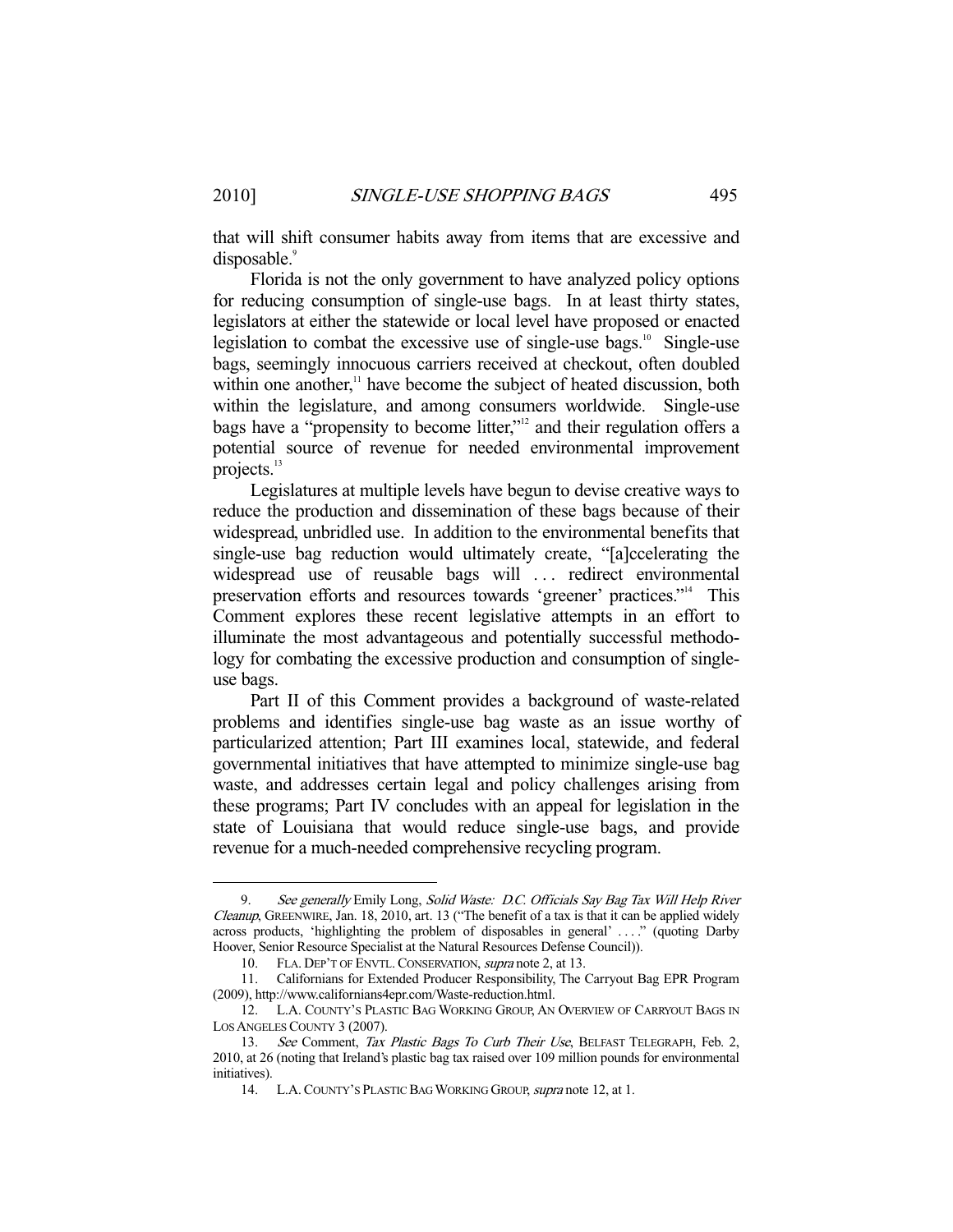#### II. BACKGROUND

#### A. Single-Use Paper and Plastic Bags: History and Production

 Not until the 1980s did plastic bags become a commonplace alternative to paper bags for consumers making purchases at retail and grocery stores.15 Previously, paper bags were customers' single option for a complimentary retail tote.<sup>16</sup> However, throughout the 1970s, federal environmental regulation emerged that publicized many previously undiscussed environmental concerns, including that of the rapid degradation of American forests.<sup>17</sup> Awareness of paper bag manufacturing's impact on this degradation, coupled with a decline in the cost of plastic, expanded the presence of plastic bags in retail stores.<sup>18</sup>

 Paper bags are the result of a manufacturing process that often begins with the clear-cutting of forests, a process by which an entire multilayer plot of forest is razed to clear the land for rapid and mechanized replanting of a single crop of trees.<sup>19</sup> This process can annihilate a panoply of plant and animal species as their habitats are destroyed, eliminate forest growth that previously absorbed water and prevented polluted runoff, and increase the forests' susceptibility to disease outbreaks that would not have destroyed an entire forest at a time when its ecosystem was varied.<sup>20</sup> Once timber is cut, large amounts of energy must be exerted to grind the wood, bleach it with frequently carcinogenic compounds, and further process it.<sup>21</sup> Although wood is theoretically "renewable," the degradation that results from clear-cutting inevitably leads to permanent environmental losses.<sup>22</sup> "Paper consumption grows far faster than [tree] population[s]."<sup>23</sup> The average American consumes nearly seven hundred pounds of paper per year.<sup>24</sup>

 <sup>15.</sup> Burns, supra note 5.

 <sup>16.</sup> Jennie Reilly Romer, The Evolution of San Francisco's Plastic-Bag Ban, 1 GOLDEN GATE U.ENVTL. L.J. 439, 442 (2007).

 <sup>17.</sup> See id.; 42 U.S.C. § 4331(a) (2006) (noting in policy section of National Environmental Policy Act the impacts of "resource exploitation" on the natural environment).

 <sup>18.</sup> Romer, supra note 16, at 442.

 <sup>19.</sup> Collin Dunn, Paper Bags or Plastic Bags? Everything You Need To Know (2008), http://www.treehugger.com/files/2008/07/paper-bags-or-plastic-bags-everything-you-need-toknow.php.

<sup>20.</sup> DERRICK JENSEN & GEORGE DRAFFAN, STRANGELY LIKE WAR: THE GLOBAL ASSAULT ON FORESTS 32-37 (2003).

<sup>21.</sup> IMHOFF, *supra* note 4, at 8.

 <sup>22.</sup> Id.

<sup>23.</sup> JENSEN & DRAFFAN, *supra* note 20, at 122.

 <sup>24.</sup> Id.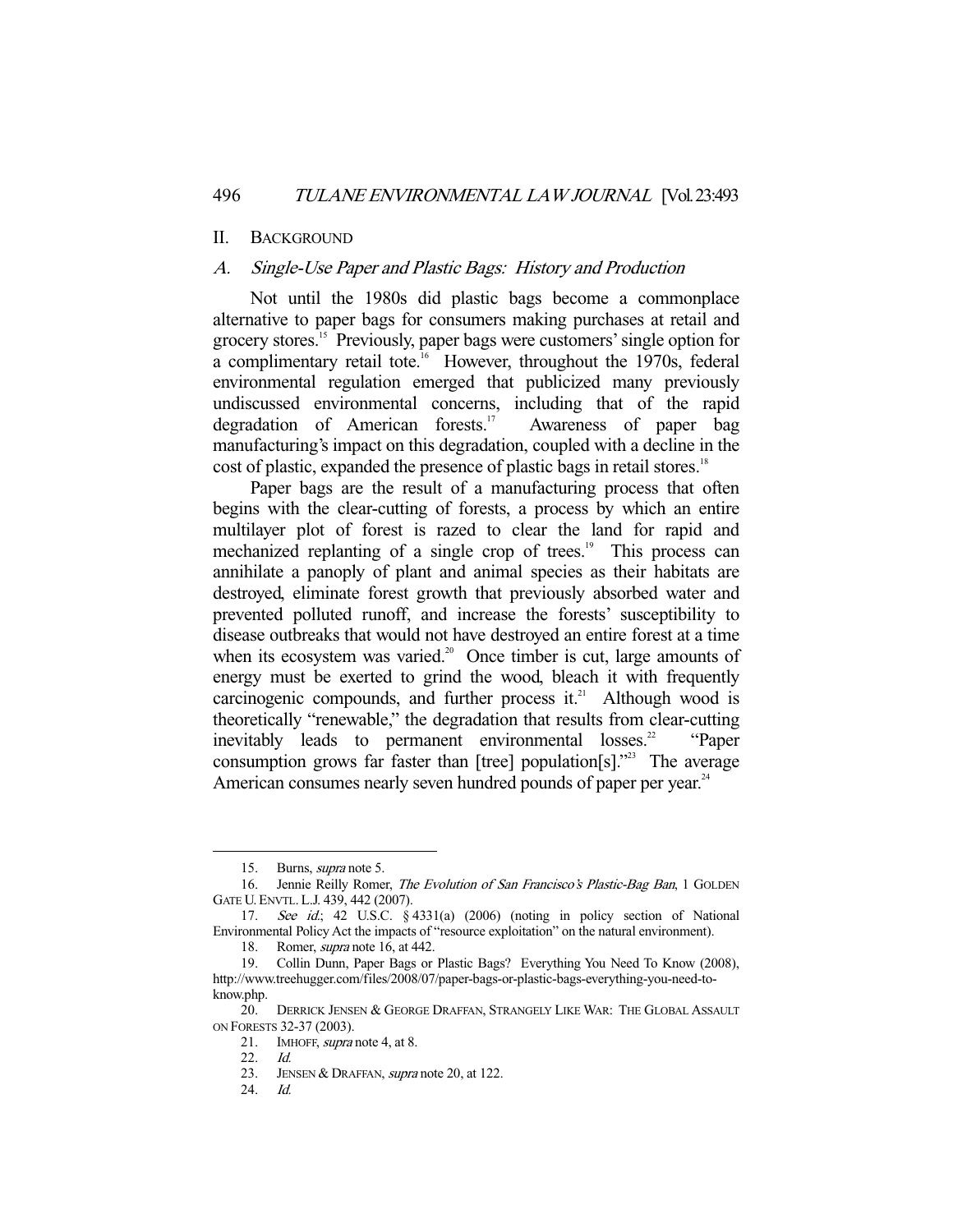The plastic bag<sup>25</sup> manufacturing process presents an alternative challenge. The process includes a series of steps, beginning with the heating of chemical chains called polymers.<sup>26</sup> To "polymerize" "polyethylene"—the plastic comprising those bags familiar to us natural gas and petroleum are processed to form plastic resin; the resin is continually heated, and then shaped and cut to form bags. $27$  Because "low-density polyethylene" requires huge amounts of resin, the plastics industry is particularly dependent upon the availability of oil.<sup>28</sup> Currently, the plastic bag manufacturing industry is the third largest industry in the country.29 Between five hundred billion to one trillion "petroleum-based plastic bags are used each year, which equals over one million per minute, the production and use of which uses over 12 million barrels of  $oil.$ <sup>"30</sup>

#### B. Single-Use Paper and Plastic Bag Waste-Related Issues

 In 2008, Americans produced nearly two hundred fifty million tons of trash.<sup>31</sup> This is equivalent to .82 tons,<sup>32</sup> or 1640 pounds, of trash per person, per year.<sup>33</sup> The generation, disposal, and decomposition of this quantity of waste negatively impacts the environment; indeed, "studies have shown that waste reduction can achieve 7% of the greenhouse gas emission reductions needed to put us on the path to stabilize the climate by 2050."34 Although the advent of recycling programs throughout the country has reduced the tonnage of municipal solid waste entering United States landfills, the solid waste generated per person per day has

<sup>25.</sup> L.A. COUNTY'S PLASTIC BAG WORKING GROUP, supra note 12, at 17. For the remainder of this Comment, "plastic bag" refers to the two primary types of single-use carryout plastic bags offered by retailers nationally: HDPE 2, which is more lightweight and offered most often by grocers, and LDPE 4, a heavier bag usually offered by retail stores.

 <sup>26.</sup> JACOB LIEDNER, PLASTICS WASTE: RECOVERY OF ECONOMIC VALUE 5, 7 (Donald E. Hudgin ed., 1981).

 <sup>27.</sup> Id.

<sup>28.</sup> *Id.* at 3 ("The oil crisis of 1974 showed how vulnerable the plastics industry is to the disruptions of the oil supply.").

 <sup>29.</sup> The Plastics Indus. Trade Ass'n (SPI), About SPI, http://www.plasticsindustry.org/ aboutspi/?navItemNumber=1009 (last visited Apr. 6, 2010).

 <sup>30.</sup> BERKELEY,CAL., MUN.CODE § 11.37.010(B)(1) (2009).

 <sup>31.</sup> U.S. ENVTL. PROT. AGENCY (EPA), MUNICIPAL SOLID WASTE GENERATION, RECYCLING, AND DISPOSAL IN THE UNITED STATES: FACTS AND FIGURES FOR 2008, at 1 (2008).

 <sup>32.</sup> Population Reference Bureau, 2008 World Population Data Sheet (2010), http://www.prb.org/Publications/Datasheets/2008/2008wpds.aspx.

 <sup>33.</sup> The per-person amount was calculated by dividing total U.S. population by total 2008 annual trash production.

 <sup>34.</sup> Waste Reduction, http://www.greencitiescalifornia.org/waste-reduction (last visited Feb. 20, 2010).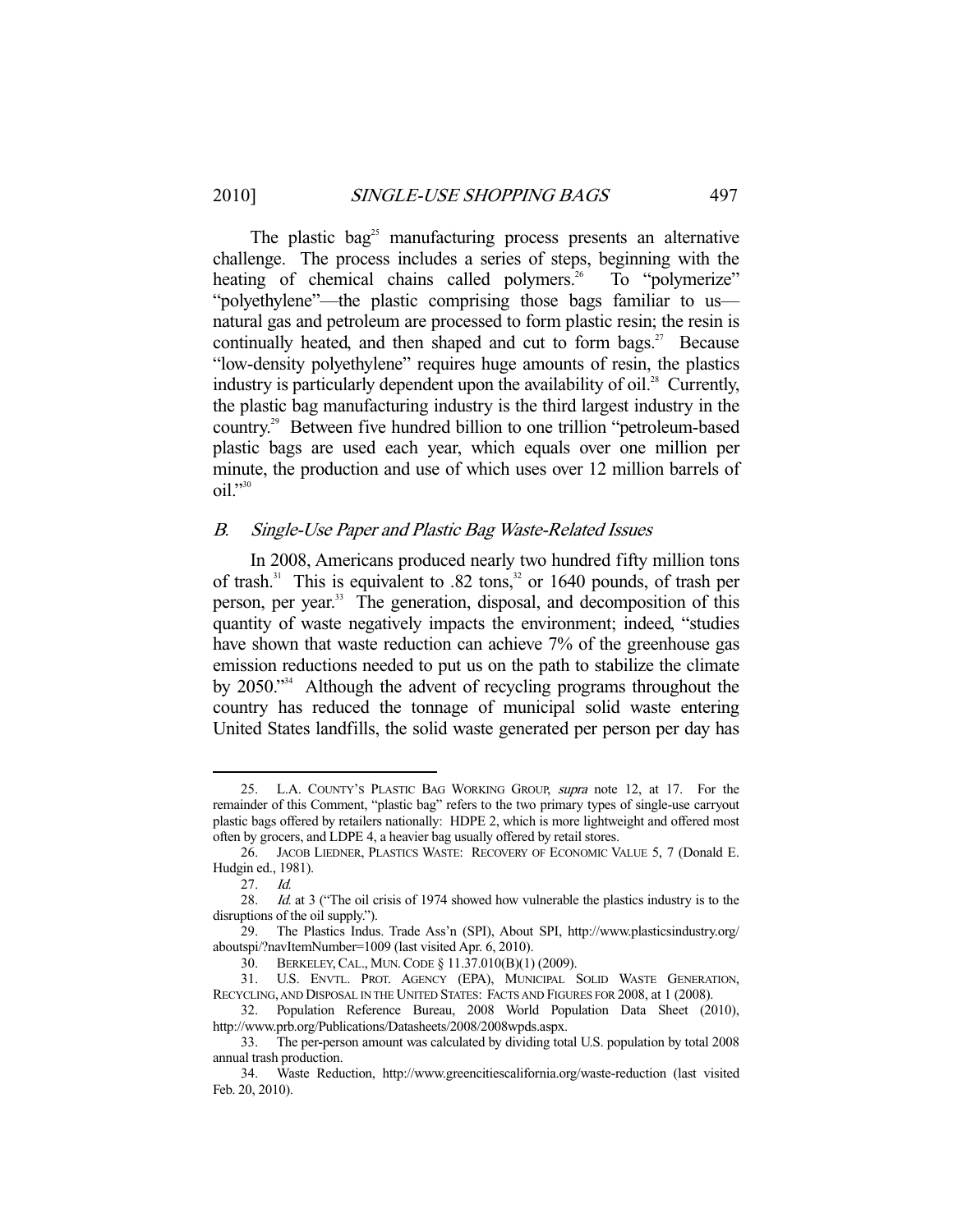only increased, greatly due to our "throwaway culture."<sup>35</sup> It is therefore imperative that producers and consumers shift to a lifestyle that advocates and supports sustainable and reusable goods.

 Although single-use bags do not comprise a large percentage of total solid waste,<sup>36</sup> "Americans used almost 90 billion retail bags" in 1993.37 While it might seem counter-intuitive to focus on the need for reduction of an item that is arguably a small portion of the municipal waste stream, single-use bag manufacturing represents an issue broader in scope: the need for a diversion from mass utilization of disposable goods, and towards sustainable consumption. In addition to environmental challenges such as global warming that are arguably larger in scope, "[i]t is equally important that we address manageable basic issues as well as the looming, daunting challenges."<sup>38</sup> A more progressive approach to reducing the waste stream is crucial, and guiding consumers away from disposable bags and towards reusable bags is a realistic step in the right direction.

 "The problem with plastic bags isn't just where they end up, it's that they never seem to end."39 Because the decomposition process for plastics utilizes solar radiation to "photo-degrade" the plastic, or to continually corrode the plastic into small pieces, when plastic bags come to rest in marine ecosystems that lack direct sunlight, decomposition is nearly unattainable.<sup>40</sup> Research shows that "plastics do not ever fully 'go away," but rather tear and degrade into small and toxic "microplastics."<sup>41</sup> The pieces absorb and concentrate additional chemicals such as Polychlorinated Byphenyl (PCBs), and are subsequently ingested and passed through the food chain.<sup>42</sup> Although it is difficult for researchers to

 <sup>35.</sup> EPA, supra note 31, at 2 (finding an increase from "3.66 to 4.50 pounds per person per day between 1980 and 2008"); Charlie Devereux, Disposing of Our Throwaway Culture, CNN, Mar. 17, 2008, http://edition.cnn.com/2008/WORLD/europe/03/12/throwaway.culture/ index.html ("The side effects of our throwaway society are ever-larger waste mountains festering with toxic chemicals and the depletion of natural resources such as rare metals . . . .")

 <sup>36.</sup> E.g., L.A.COUNTY'S PLASTIC BAG WORKING GROUP, supra note 12, at 2-3 (stating that 0.4% of Los Angeles' yearly twelve million ton solid waste disposal rate was comprised of plastic bags, while 1% of the total is from paper bags).

<sup>37.</sup> David Royse, *DEP: Discourage Use of Paper and Plastic Bags; The State Agency* Stopped Short of Recommending a Ban in Florida, LEDGER (Fla.), Feb. 2, 2010, at B4; see also Assem. B. 1643, 214th Legis. (N.J. 2010).

<sup>38.</sup> IMHOFF, *supra* note 4, at 6.

<sup>39.</sup> Katharine Mieszkowski, Plastic Bags Are Killing Us, SALON, Aug. 10, 2007, available at http://www.salon.com/news/feature/2007/08/10/plastic\_bags.

 <sup>40.</sup> Nat'l Oceanic & Atmospheric Admin., Plastic Marine Debris: What We Know, http://marinedebris.noaa.gov/info/plastic.html (last visited Apr. 10, 2010).

 <sup>41.</sup> Id.

<sup>42. &#</sup>x27;Microplastics' May Pose Previously Unrecognized Pollution Threat, SCIENCE DAILY, Nov. 2, 2007, http://www.sciencedaily.com/releases/2007/10/071029092034.htm.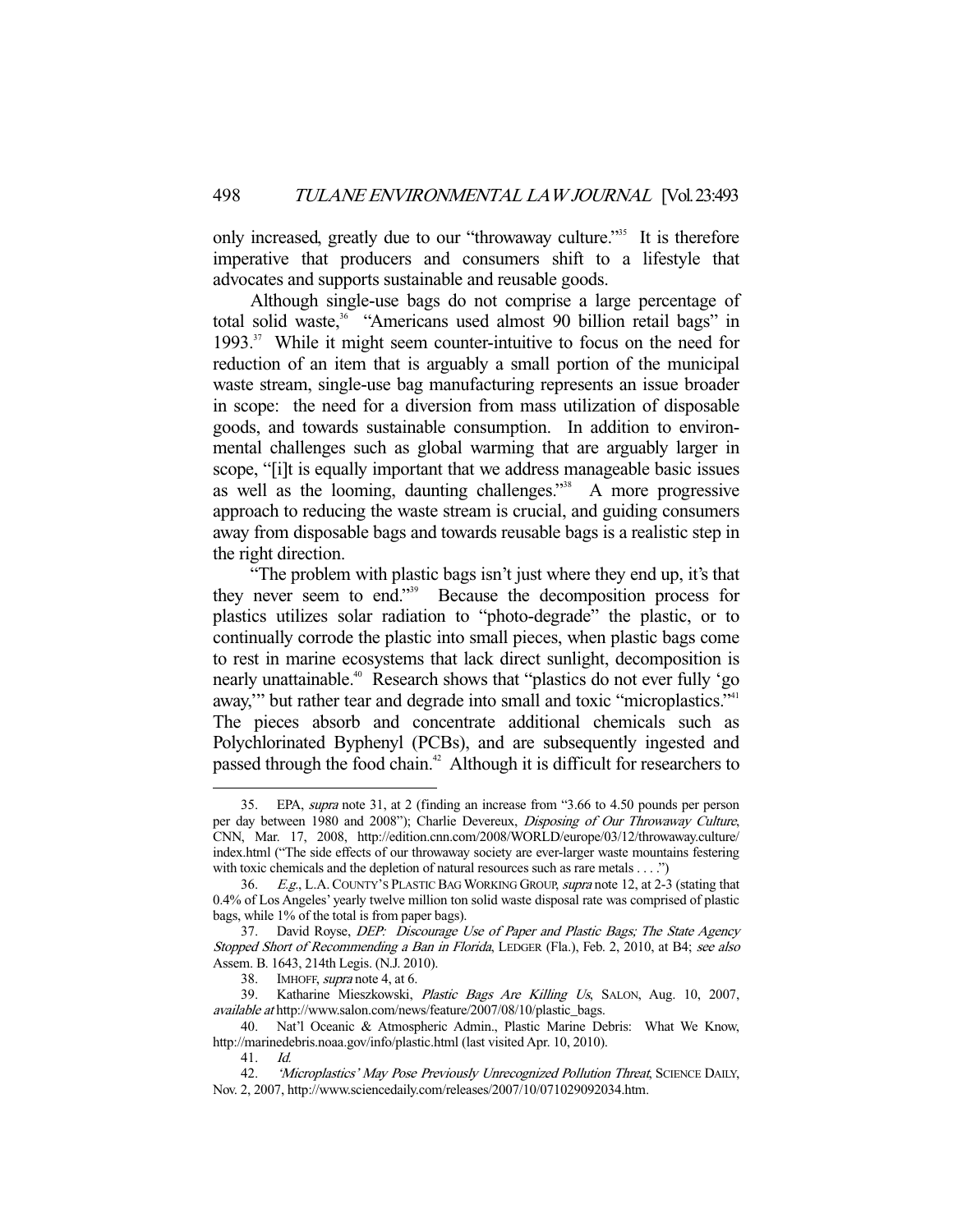quantify precisely how many plastic bags pollute our waters, or the specific damage that these bags have created, it is known that plastics can entangle wildlife, destroy habitats, and become ingested by species that are subsequently fished and eaten by consumers.<sup>43</sup> Additionally, plastic bags are lightweight and aerodynamic, so they easily become litter, which in turn requires cleanup that passes additional costs on to taxpayers.<sup>44</sup> Even when placed in disposal bins, plastic bags frequently end up landing in public spaces.<sup>45</sup> In South Africa, before banning plastic bags, plastic bag litter was so pervasive that people referred to it as "the new national flower."46

 Although many plastic single-use bags are recyclable, few facilities accept plastic bags.<sup>47</sup> Those facilities that do recycle plastic bags face challenges: the bags often end up attached to other recyclable items, interfering with recycling machinery, or have to be disposed before processing because of contamination from prior use.<sup>48</sup> It is estimated that approximately 90% of single-use plastic bags that reach recycling facilities end up at landfills.<sup>49</sup> Even in California, where bag recycling programs have existed in retail stores for over ten years, "less than 2% of all plastic bags" are being recycled.<sup>50</sup> Few facilities undertake plastic bag recycling because it has little economic value.<sup>51</sup> In 2007, *The Christian* Science Monitor reported that according to Jared Blumenthal, then-Director of San Francisco's Department of the Environment, recycling one ton of plastic bags costs \$4000 to process, yet the processed plastic is "sold on the commodities market for \$32."<sup>52</sup>

 <sup>43.</sup> Nat'l Oceanic & Atmospheric Admin., Impacts of Marine Debris: Habitat Damage, http://marinedebris.noaa.gov/info/impacts.html#habitat (last visited Apr. 6, 2010); Save the Plastic Bag Coal. v. City of Manhattan Beach, 105 Cal. Rptr. 3d 41, 50 (Cal. Ct. App. 2010); Jim Ash & Jim Waymer, State Studies Tax, Eventual Ban of Paper, Plastic Bags, FLA. TODAY, Jan. 18, 2010, at A1.<br> $44.$ 

L.A. COUNTY'S PLASTIC BAG WORKING GROUP, supra note 12, at 4.

 <sup>45.</sup> Id.

 <sup>46.</sup> South Africa Bans Plastic Bags, BBC NEWS, May 9, 2003, available at http://news. bbc.co.uk/2/hi/africa/3013419.stm.

<sup>47.</sup> E.g., L.A. COUNTY'S PLASTIC BAG WORKING GROUP, supra note 12, at 2 ("[A]pproximately 45,000 tons of plastic carryout bags are disposed by residents countywide each year.").

<sup>48.</sup> *Id.*<br>49. *Id.* 

*Id.* at 21.

 <sup>50.</sup> Romer, supra note 16, at 445.

 <sup>51.</sup> See id.

<sup>52.</sup> Ben Arnoldy, Seldom Recycled, Plastic Grocery Bags Face Bans in S.F., CHRISTIAN SCI. MONITOR, Mar. 29, 2007, available at http://www.csmonitor.com/2007/0329/p01s03-ussc. html?page=2.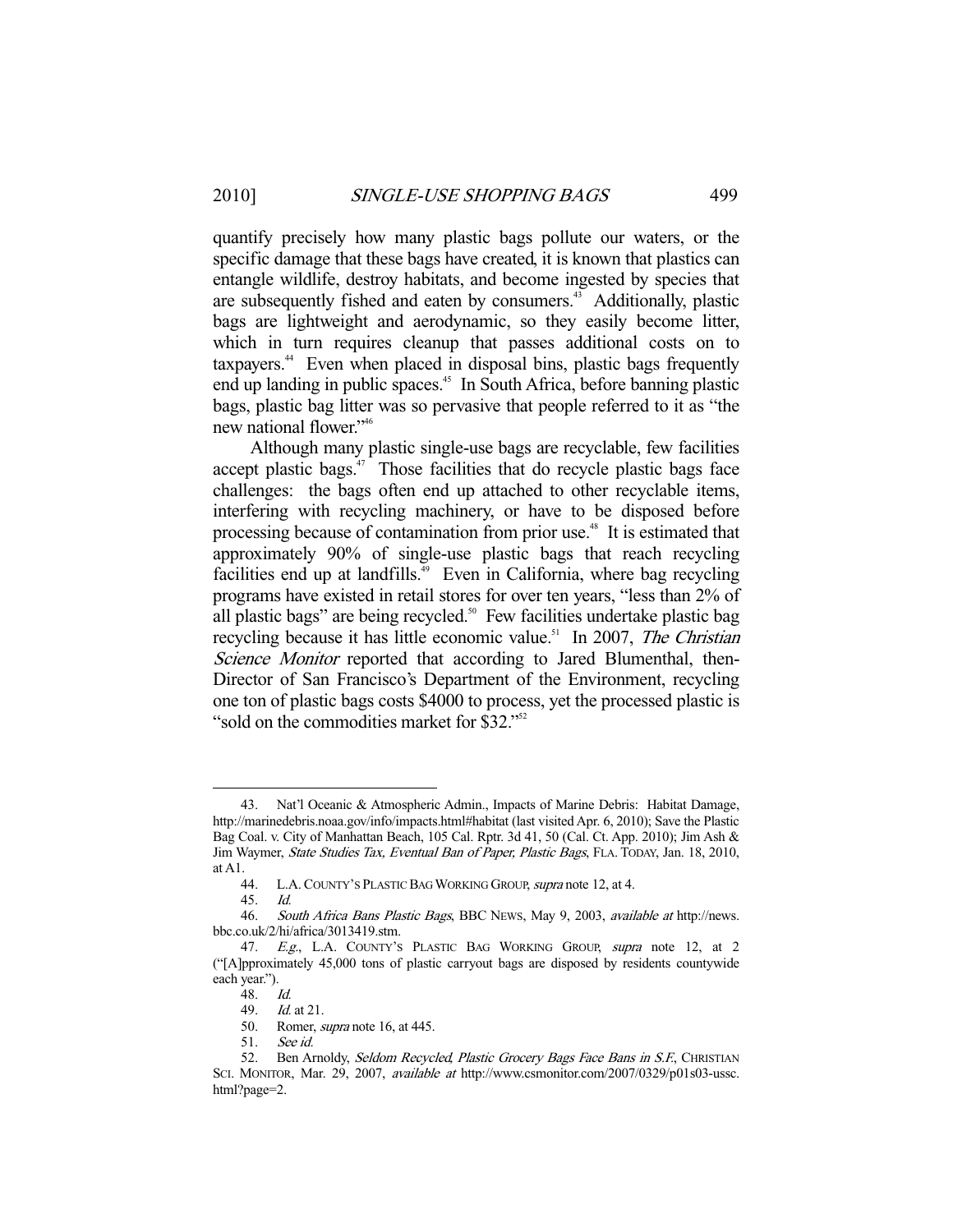Certain retail stores, such as Safeway Inc., maintain recycling bins into which customers can dispose of their plastic bags.<sup>53</sup> While such stores' intent is admirable, some believe that increasing bag recycling programs would be counterproductive: arguably, increasing the amount of plastic bag recycling, particularly through increased curbside recycling programs, could make this packaging "seem more environmentally friendly [and] people may feel comfortable buying more."54

 As some jurisdictions have resorted to legislation aimed at reducing plastic (but not paper) bag waste, it is important to consider that "plastic bans [may be] a bad idea if the alternative is paper bags."<sup>55</sup> Paper bags may be heavier than plastic bags, thus less aerodynamic, and more easily and frequently recycled,<sup>56</sup> yet the paper bag manufacturing process hosts its own set of environmental problems.<sup>57</sup> Although many paper bags are composed of recycled materials,<sup>58</sup> these bags do not address the important goal of limiting excess waste from its source. After all, "[i]t takes 14 million trees to produce the 10 billion paper grocery bags used every year by Americans, according to the Natural Resources Defense Council."<sup>59</sup>

 It is no longer a question of paper versus plastic, but rather how single-use bags as a whole can be reduced from our waste stream. Not only will proper legislation effectuate the use of reusable bags, but it can also drastically reduce the amount of disposable waste. Thus, throughout this Comment, I will focus primarily on legislation that aims to reduce both plastic *and* paper bags.

# III. GOVERNMENTAL RESPONSE TO SINGLE-USE BAG WASTE & LEGISLATIVE AND POLICY CHALLENGES TO THESE INITIATIVES

 In 2002, Ireland's Minister for the Environment, after determining that plastic carryout bag consumption was creating immense litter problems for the country, imposed the PlasTax: a twenty-cent tax per

<sup>53.</sup> Steve Painter, 3 Wal-Marts Testing Purge of Plastic Bags, California Option Is 15¢ Reusable Model, ARK. DEMOCRAT-GAZETTE, Jan. 24, 2010, at E1.

 <sup>54.</sup> Plastics Task Force: Seven Misconceptions About Plastic and Plastic Recycling, http://www.ecologycenter.org/ptf/misconceptions.html (last visited Feb. 20, 2010).

 <sup>55.</sup> Painter, supra note 53.

<sup>56.</sup> L.A. COUNTY's PLASTIC BAG WORKING GROUP, *supra* note 12, at 31.<br>57. See supra note 19 and accompanying text.

See supra note 19 and accompanying text.

 <sup>58.</sup> E.g., Bruce Horovitz, Whole Foods Sacks Plastic Bags, USA TODAY, Jan. 22, 2008, available at http://www.usatoday.com/money/industries/food/2008-01-21-whole-foods-bags\_N. htm (reporting that Whole Foods has ceased offering disposable plastic bags, and complimentary paper bags are made of 100% recycled paper).

 <sup>59.</sup> Mieszkowski, supra note 39.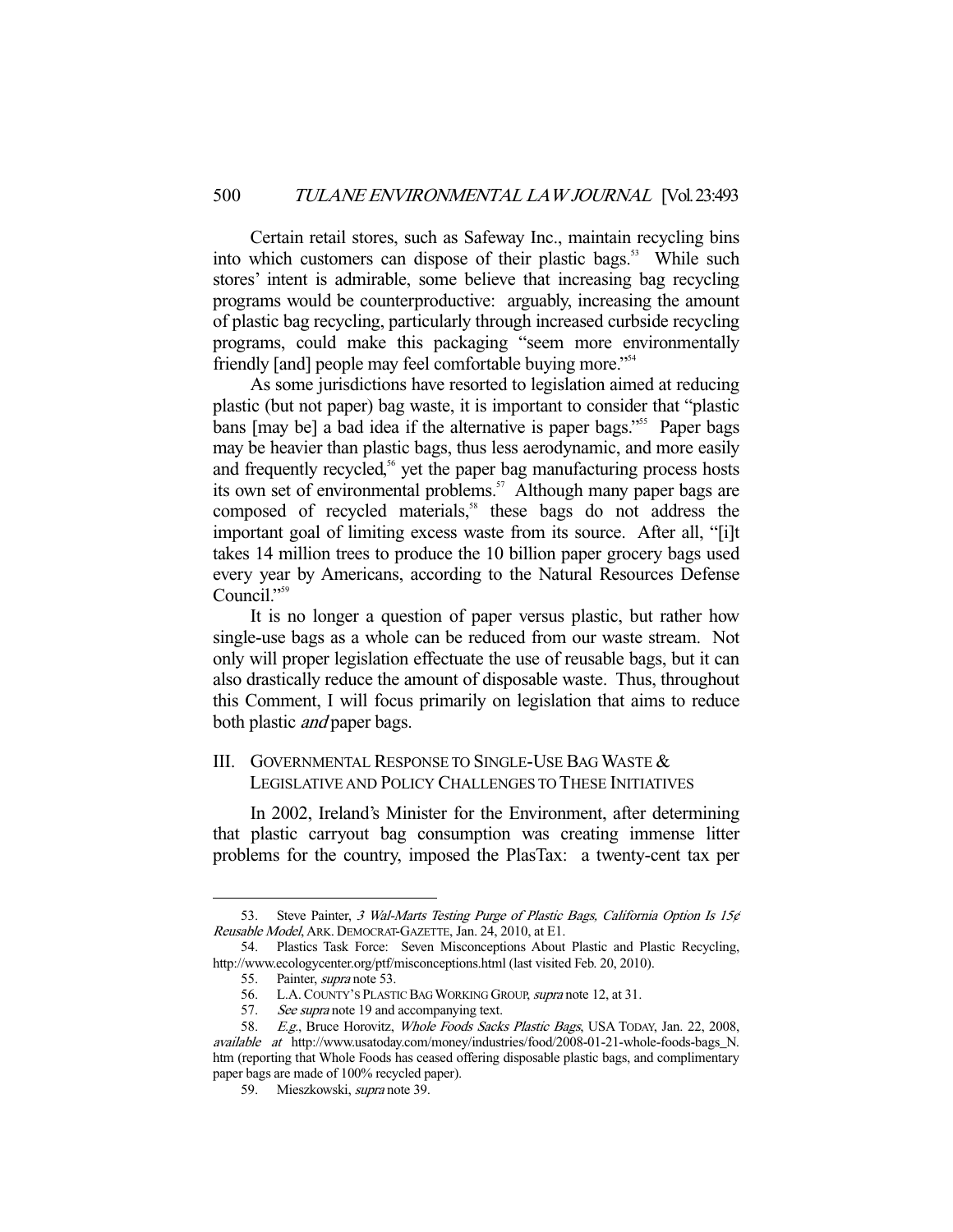plastic carryout bag to curb their consumption.<sup>60</sup> Ireland was the first country to introduce such a tax, and its effect was immediate: within a year plastic bag use dropped by  $90\%$ .<sup>61</sup> Ireland increased the tax to 25 cents per bag in  $2007$ .<sup>62</sup> The tax raised 109 million pounds in revenue, earmarked for expenditure on environmental measures.<sup>63</sup>

 Following Ireland's lead, in 2005, the Scottish government produced a report to consider a levy on plastic single-use bags. The study looked at eight potential environmental impacts, ranging from nonrenewable energy consumption to risk of litter, and the effects that several policy actions, including taxes assessed on plastic, paper, or both, would produce.64 The study's results showed that "the biggest environmental improvement is seen ... where paper bags are included in the levy."<sup>65</sup> Although Scotland has not yet imposed a countrywide tax on single-use bags, at least one town within Scotland has banned plastic bags.<sup>66</sup>

 Throughout the world, many governments have banned or imposed per-bag fees on plastic bags.<sup>67</sup> A domino effect has occurred, as jurisdictions looking to impose a ban or fee of single-use bags now have "ample precedent."<sup>68</sup> It seems the current trend is to address both paper and plastic bags within reduction ordinances and prompt a shift toward reusable bags by making them a more desirable alternative.

 Governmental focus on increasing the use of reusable bags would provide environmental and economic benefits to consumers, retailers, and the environment alike: utilizing reusable bags "conserve[s] energy and natural resources, reduce[s] the total volume of waste disposed in landfills, diminish[es] plastic bag litter, and invite[s] citizens to actively participate in practices that promote a clean and sustainable environment."<sup>69</sup> When grocers purchase single-use bags, these costs are passed along to consumers and from then on are saved by the utilization of reusable bags.<sup>70</sup> Additionally, purchasing reusable bags supports

 <sup>60.</sup> SCOTTISH EXECUTIVE ENV'T GROUP, PROPOSED PLASTIC BAG LEVY—EXTENDED IMPACT ASSESSMENT 7 (2005).

 <sup>61.</sup> See Comment, supra note 13.

 <sup>62.</sup> Id.

 <sup>63.</sup> Id.

<sup>64.</sup> SCOTTISH EXECUTIVE ENV'T GROUP, supra note 60, at 48.

 <sup>65.</sup> Id. at 31.

<sup>66.</sup> FLA. DEP'T OF ENVTL. CONSERVATION, *supra* note 2, at 50.<br>67. Painter, *supra* note 53 (noting bans in Bangladesh, France,

Painter, *supra* note 53 (noting bans in Bangladesh, France, Italy, and China).

 <sup>68.</sup> H.B. 2645, 25th Legis. (Haw. 2010) (noting "several countries, international cities, domestic cities and counties" that have already discouraged or banned certain plastic and paper checkout bags).

 <sup>69.</sup> L.A.COUNTY'S PLASTIC BAG WORKING GROUP, supra note 12, at 5.

 <sup>70.</sup> Id.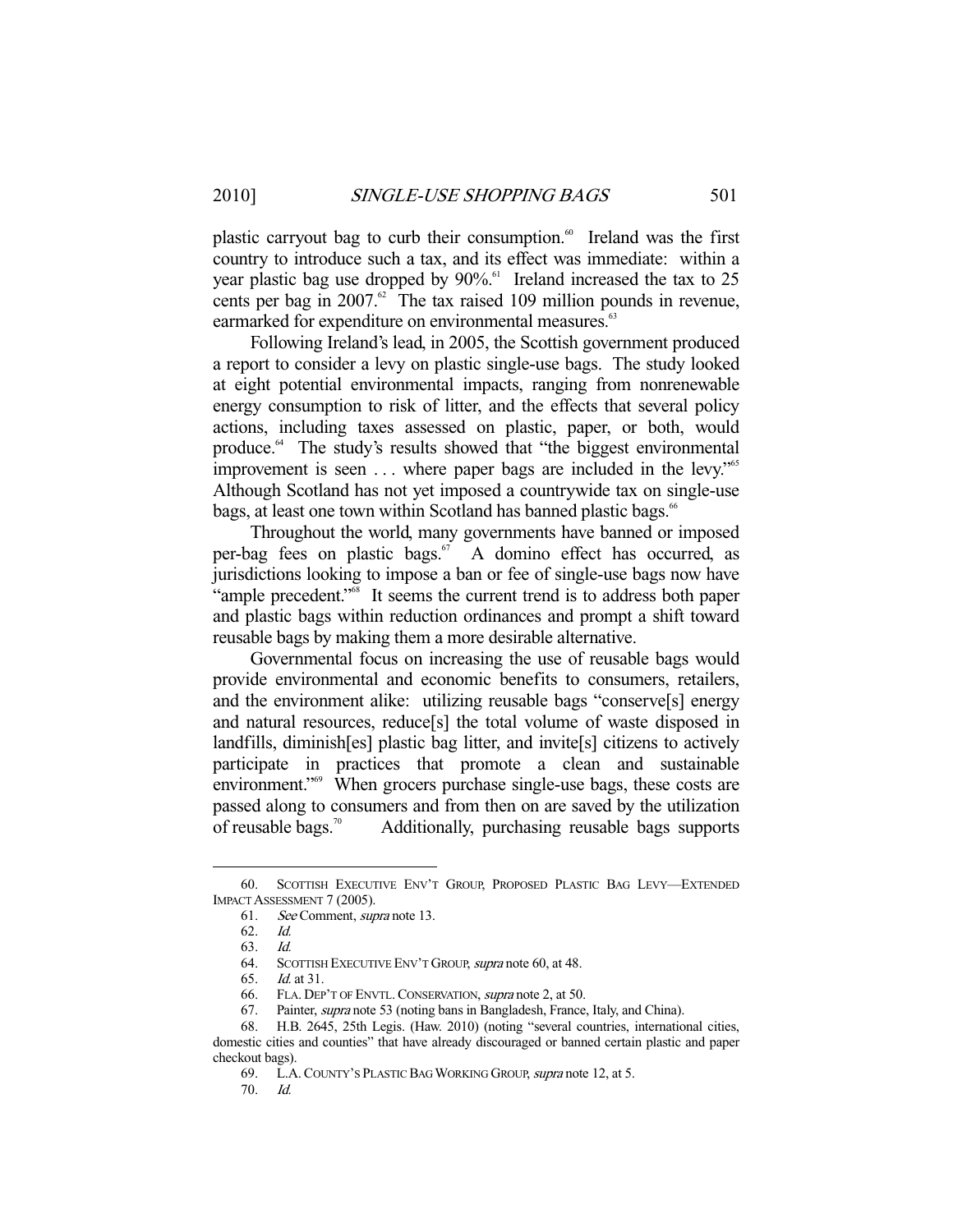businesses that utilize sustainable practices. Perhaps with consumer support, manufacturers will increase their development of reusable and sustainable products. Indeed, Los Angeles' 2007 Report entitled Carryout Bags in Los Angeles County concluded that "accelerating the widespread use of reusable bags will diminish plastic bag litter and redirect environmental preservation efforts and resources towards 'greener' practices."<sup>71</sup> The *Wall Street Journal* reported in 2008 that "reusable totes [are] the nation's fastest-growing fashion accessory, with sales this year up  $76\%$  to date over last year."<sup>72</sup>

#### A. Local Initiatives Lead the Way

# 1. San Francisco: A Thwarted Tax and A Successful Ban

 San Francisco was the first city in the United States to successfully impose a ban on single-use bags.<sup>73</sup> Inspired by the success of Ireland's ban, San Francisco initially tried in 2005 to impose a seventeen-cent tax on each single-use bag.<sup>74</sup> However, the city's taxing scheme was thwarted when plastics groups pressured the Department of the Environment to abandon the tax.<sup>75</sup> Around the same time, California Governor Arnold Schwarzenegger faced similar pressure; he signed into law Assembly Bill 2449, the Plastic Bag and Litter Reduction Act, which prohibited localities from setting plastic carryout bag fees.<sup>76</sup> The city signed an agreement with local grocers, and instead implemented a ban on plastic bags and a requirement that paper bags contain a minimum recyclable content.<sup>77</sup>

#### 2. Local Initiatives Face Potential State Preemptions

 San Francisco's inability to implement its desired per-bag tax reflects the challenges that local jurisdictions face when states preempt their power to tax. Additionally, it provides an argument in favor of statewide fee implementation. In fact, Berkeley, California's Department of Public Works Web site explicitly states that its proposed "ordinance

 <sup>71.</sup> Id. at 1.

 <sup>72.</sup> Ellen Gamerman, An Inconvenient Bag, WALL ST. J., Sept. 26, 2008, available at http://online.wsj.com/article/SB122238422541876879.html.

<sup>73.</sup> Charlie Goodyear, S.F. First City To Ban Plastic Shopping Bags, S.F. CHRON., Mar. 28 2007, available at http://articles.sfgate.com/2007-03-28/news/17235798\_1\_compostable-bagsplastic-bags-california-grocers-association.

 <sup>74.</sup> Romer, supra note 16, at 451.

 <sup>75.</sup> Id. at 454.

 <sup>76.</sup> Assem. B. 2449, Gen. Assem. Reg. Sess. (2006).

<sup>77.</sup> Romer, *supra* note 16, at 454.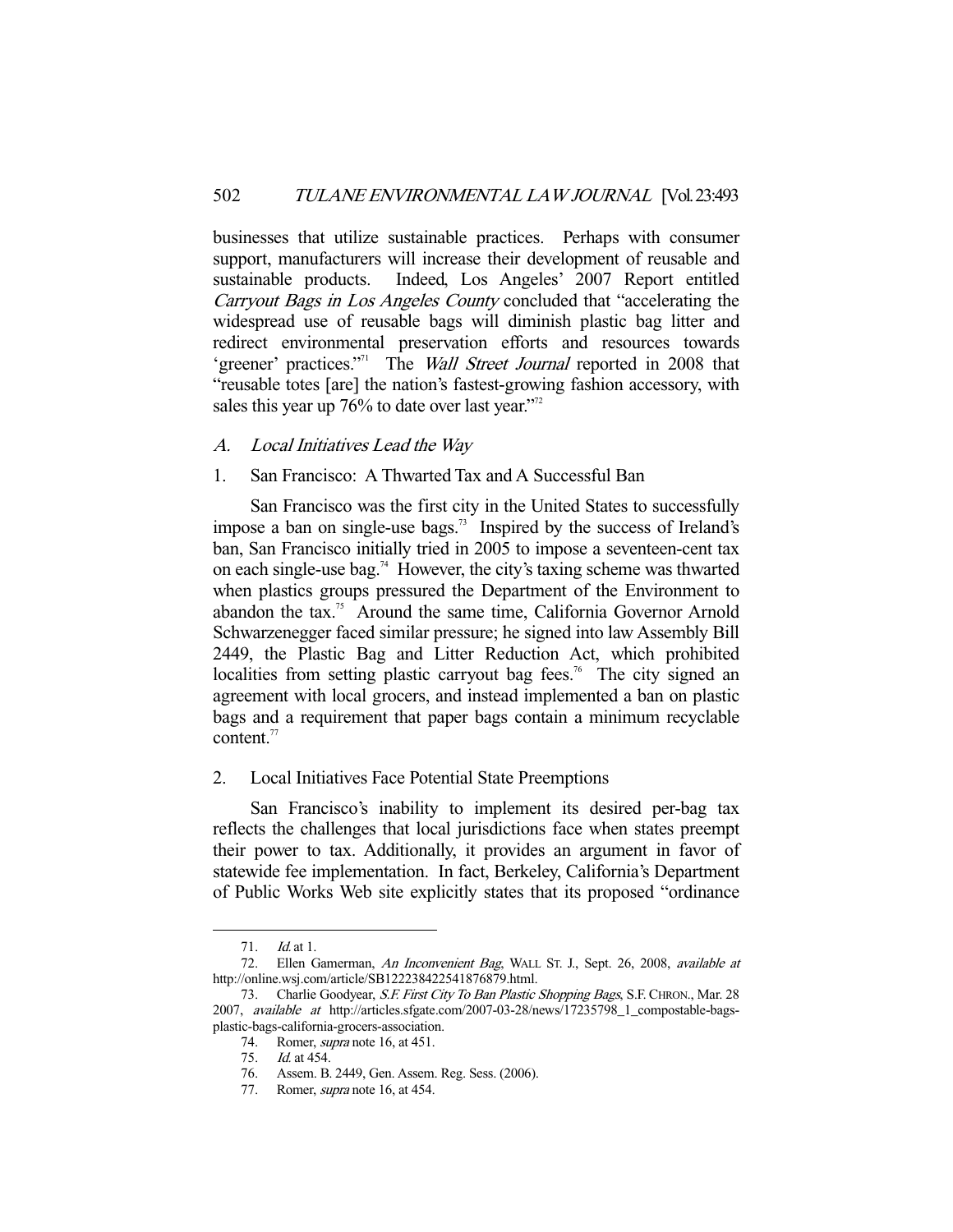establishes a ban rather than a fee on plastic carryout bags, because current California state law prohibits local jurisdictions from placing a fee on plastic bags."78

 California is not the only state to have proposed or passed preemptive legislation. The Florida Legislature took a similar measure when it passed the Climate Change and Economic Security Act of 2008, which prohibited local Florida governments from passing bag bans until state legislators could further study the issue, which culminated in FDEP's report.<sup>79</sup> Local governments in Connecticut would be similarly preempted by the passing of H.B. 5215.<sup>80</sup> Fortunately, Connecticut's act would not affect jurisdictions that have already implemented bans, which is significant for towns such as Westport that currently have a successful  $bag ban.<sup>81</sup>$ 

3. The Problem with Bans and the Need for Environmental Impact Reports

 If cities are preempted from implementing taxes on single-use bags, they may turn to bans as a feasible alternative. However, a ban of one type of single-use bag can lead to an increase in a single-use bag of an alternative material. California cities, preempted from implementing local taxing schemes on single-use bags pursuant to California A.B. 2449 (which effectively prohibited local communities and counties from doing so), have resorted to bans as the next available reduction alternative. $82$ Unfortunately, such materials-based bans have resulted in further legal and environmental problems for communities. Following San Francisco's plastic bag ban, the editors of the Use Less Stuff Report analyzed four studies on the environmental efficacy of banning plastic bags versus paper bags, and concluded that "while the data appear[s] to indicate that paper and compostable plastic bags may account for less litter, data also indicates that this finding is offset by the increased

 <sup>78.</sup> Dep't of Pub. Works, City of Berkeley, Proposed Bag Reduction Ordinance, http://www.ci.berkeley.ca.us/ContentDisplay.aspx?id=44530 (last visited Feb. 20, 2010).

<sup>79.</sup> Jim Ash & Jim Waymer, State Studies Tax, Eventual Ban of Paper, Plastic Bags, FLA. TODAY, Jan. 18, 2010, at A1.

 <sup>80.</sup> H.B. 5215, Jan. Sess. (Conn. 2009) (prohibiting municipalities from adopting ordinances that restrict retail use of plastic or paper bags).

 <sup>81.</sup> Westport, Conn., Retail Checkout Bags Ordinance (Sept. 2, 2008).

<sup>82.</sup> E.g., S.F., CAL., ENV'T CODE ch. 17, §§ 1701-1709 (2007).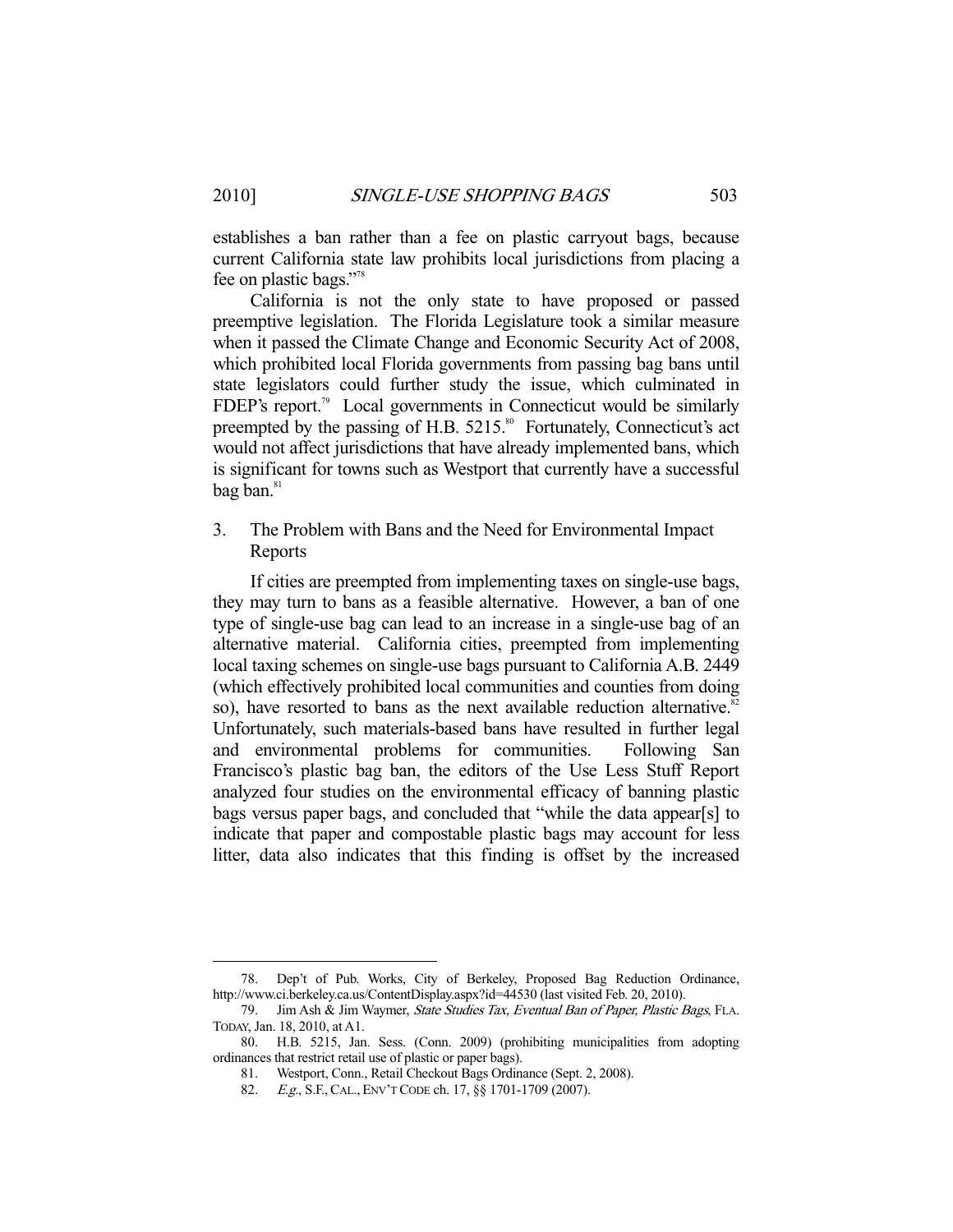environmental impacts these bags produce versus traditional plastic bags."83

 Capturing this argument, Save the Plastic Bag Coalition (STPBC), an industry lobbying group for the American Chemistry Council, launched an extensive campaign to halt the proliferation of plastic bag bans in California.<sup>84</sup> Its primary tactic has been to force those local governments proposing plastic bag bans to draft environmental impact reports on the bans' effects pursuant to the California Environmental Quality Act.<sup>85</sup> STPBC has already frozen efforts by ten California cities to ban plastic bags.<sup>86</sup> Most recently, on January 27, 2010, the Second District Court of Appeal in Los Angeles invalidated Manhattan Beach's proposal for a plastic bag ban, holding that the town was required to conduct an environmental impact report before implementing the ban. STPBC argued that preparation of an environmental impact report would have revealed that a ban on plastic bags would "inevitably result in increased use of paper bags," which they argued "are worse for the environment."<sup>87</sup>

 Because paper bags were not banned by Manhattan Beach's ordinance, a subsequent increase in paper use had the potential to create "greater nonrenewable energy and water consumption, greenhouse gas emissions, solid waste production, and acid rain."<sup>88</sup> Oakland and Fairfax, California adopted ordinances banning plastic bags, but both faced lawsuits by the Coalition to Support Plastic Bag Recycling.<sup>89</sup> Fairfax,

 <sup>83.</sup> USE LESS STUFF REPORT, REVIEW OF LIFE CYCLE DATA RELATING TO DISPOSABLE, COMPOSTABLE, BIODEGRADABLE, AND REUSABLE GROCERY BAGS 4 (Robert Lilienfeld ed., 2007), http://www.deq.state.mi.us/documents/deq-ess-p2-recycling-PaperPlasticsummary\_2.pdf.

 <sup>84.</sup> Save the Plastic Bag Coal. v. City of Manhattan Beach, 105 Cal. Rptr. 3d 41, 46 (Cal. Ct. App. 2010) ("Plaintiff [STPBC] alleged it is an unincorporated association of plastic bag manufacturers, distributors, and others . . . formed to counter myths, misinformation and exaggerations about plastic bags by various groups purporting to promote environmental quality and to require governmental agencies to comply with the California Environmental Quality Act before banning plastic bags."); Mike Verespej, Two Calif. Bag Bills Shut Down in Committee, PLASTICS NEWS, Feb. 1, 2010, at 12.

<sup>85.</sup> Save the Plastic Bag Coal., 105 Cal. Rptr. 3d at 44.

<sup>86.</sup> See Mike Verespej, LA Court Sides with Bag Makers on Ban, WASTE & RECYCLING NEWS, Feb. 15, 2010, at 11 (noting that Save the Plastic Bag Coalition has "forestalled plastic bag bans in Encinitas, Oakland, Los Angeles County, Santa Clara County, San Diego, Santa Monica, Morgan Hill, Mountain View and San Jose").

<sup>87.</sup> Save the Plastic Bag Coal., 105 Cal. Rptr. 3d at 46.

<sup>88.</sup> *Id.* at 58.

 <sup>89.</sup> Coal. To Support Plastic Bag Recycling v. City of Oakland, No. RG07339097 (Super. Ct. Alameda 2007); N. Bay Coal. To Support Plastic Bag Recycling v. Town of Fairfax, No. CV074051 (Super. Ct. Marin 2007); see also Banning Plastic Bags Is 'Bad' for the Environment?, http:// www.natural-environment.com/blog/2008/01/31/banning-plastic-bags-is-bad-for-the-environment (last visited Feb. 20, 2010).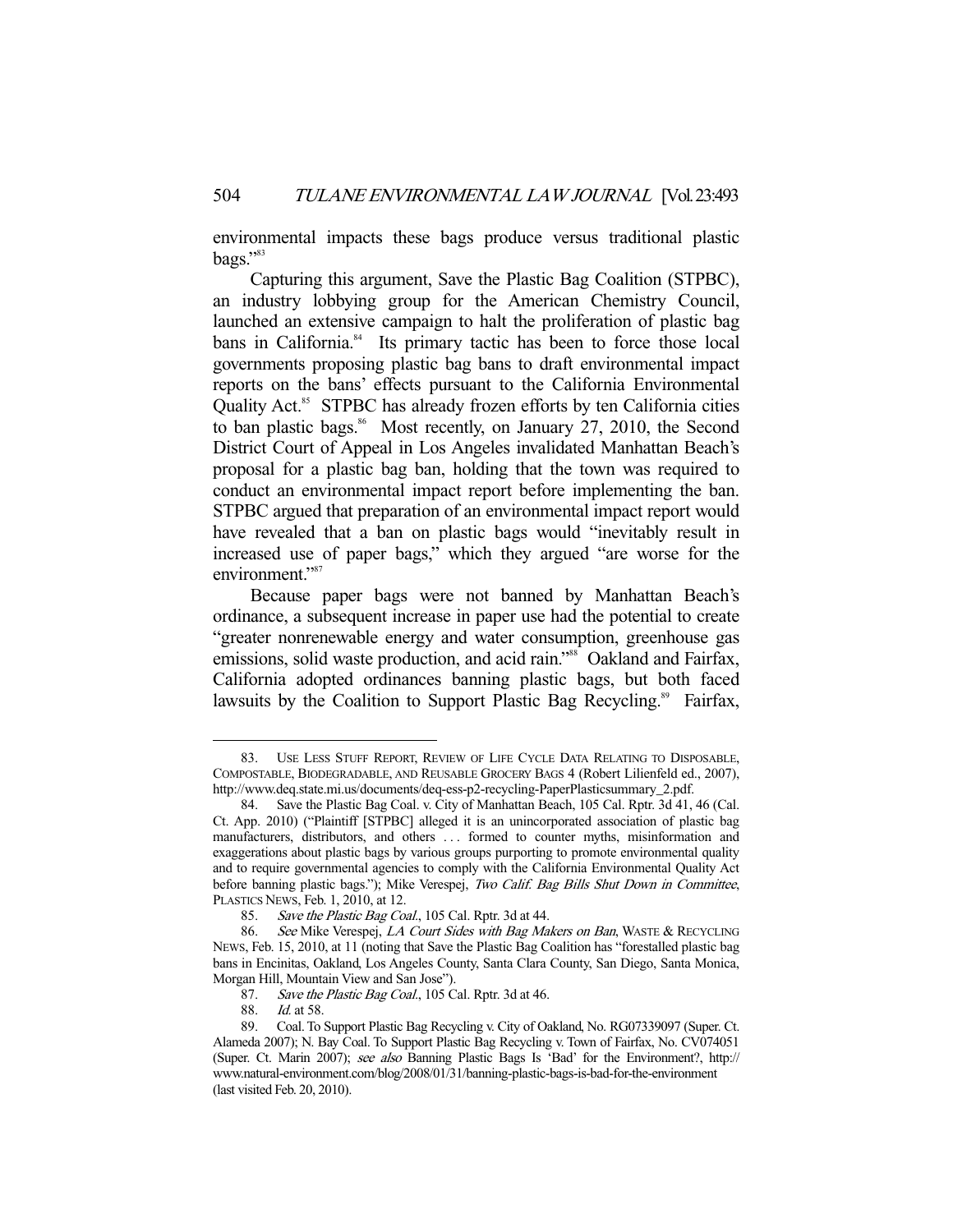however, succeeded in implementing the ordinance by a ballot initiative.<sup>90</sup> Other California cities contemplating bans on single-use plastic bags have been threatened with lawsuits by Save the Plastic Bag Coalition.<sup>91</sup>

Although *Plastics News* called the Second District's holding "a serious blow to communities looking to implement plastic bag bans in California,"92 this holding can serve as a beneficial lesson for communities hoping to avoid legal challenges to their own potential bag reduction ordinances: bag bans should not address one type of single-use bag. Indeed, the Court in Save the Plastic Bag Coalition stated "that an environmental impact report must be prepared" because there was a "fair argument" that the proposed project might create a "significant environmental impact."<sup>93</sup>

 A jurisdiction intending to implement a ban should take the precautionary measure of conducting an environmental impact report (EIR) pursuant to the state's environmental mandates. Because facilitating this environmental review is an expensive undertaking, Green Cities California (GCC), a coalition of nine California cities and Marin County, initiated a "master environmental assessment" (MEA) of the environmental impacts of plastic bag bans, so that this research and analysis will not have to be repeatedly expended by cities that wish to impose a bag ban and need to carry out the requisite EIR. $94$  On March 8, 2010, GCC released its MEA, which detailed the potential impacts of single-use bags, and regulatory tools for minimizing their use.<sup>95</sup> It also suggested that "reusable bags have significantly lower environmental impacts" than single-use bags.<sup>96</sup> Carol Misseldine, coordinator of Green Cities California, predicts that the MEA will result in a cascade of singleuse bag bans in California, because its content will be so useful to

 <sup>90.</sup> Sustainable Fairfax, Plastic Bag Ban Is On!, http://www.sustainablefairfax.org/ content/view/199/4/ (last visited Feb. 20, 2010).

<sup>91.</sup> Mike Verespej, Calif. Report May Encourage Single-Use Bag Bans, PLASTIC NEWS, Mar. 9, 2010, *available at* http://www.plasticsnews.com/headlines2.html?id=18049&channel=117.

<sup>92.</sup> *See* Verespej, *supra* note 86.<br>93. Save the Plastic Bag Coal.

Save the Plastic Bag Coal., 105 Cal. Rptr. 3d at 57 ("[I]ncreased use could have negative environmental effects including . . . power plant, paper mill and recycling plant emissions, traffic involved in shopping paper bags to retail establishments; and emissions from trucks carrying heavier, bulkier paper bags.").

 <sup>94.</sup> Telephone Interview with Carol Misseldine, Coordinator, Green Cities California (Feb. 12, 2010); GREEN CITIES CAL., MASTER ENVIRONMENTAL ASSESSMENT ON SINGLE-USE AND REUSABLE BAGS 1 (Mar. 2010), http://www.greencitiescalifornia.org/sites/all/modules/green cities\_library/images/MEA.Single%20%Use%20Bags.pdf. MEA includes data that will ultimately be included in a final EIR. GREEN CITIES CAL., supra, at 1.

<sup>95.</sup> GREEN CITIES CAL., *supra* note 94, at 1.

 <sup>96.</sup> Id. at 2.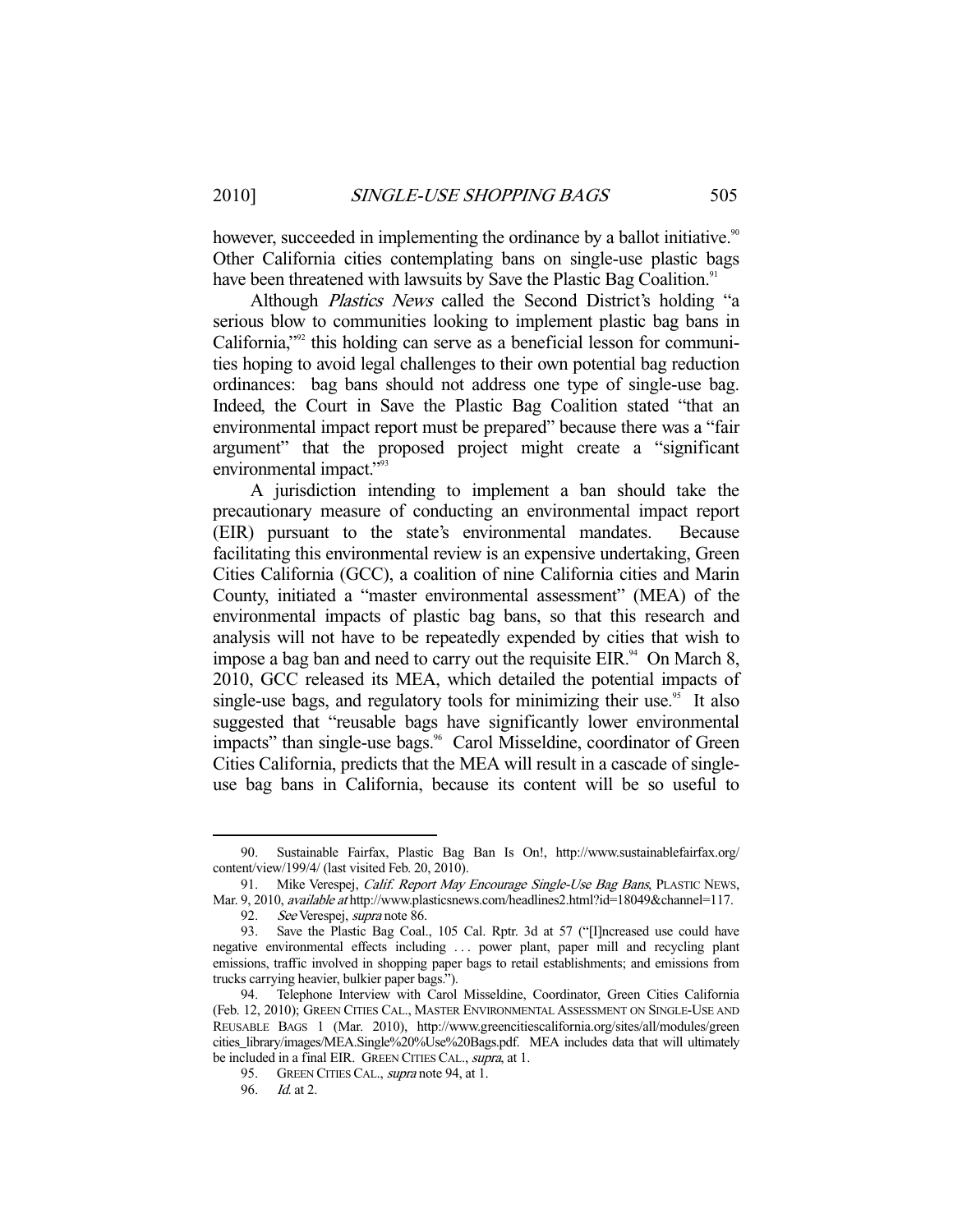localities:<sup>97</sup> "Since an EIR is prohibitively expensive, particularly for small cities, the MEA will dramatically decrease the cost of an EIR and will facilitate fees and bans on single use bags."<sup>98</sup>

#### 4. Other Local Initiatives

 Many other cities have proposed or are considering bans or fees on single-use bags. It would behoove these localities, particularly those in California that can benefit from the release of the MEA, to include paper should they choose to effectuate bans. Los Angeles County's Plastic Bag Working Group has already conducted a Carryout Bags Report that assessed potential bag bans, and proposed measures to supplement the chosen alternative, including a "comprehensive public education campaign." The campaign would track the progress of single-use bag consumption by the Plastic Bag Working Group, partnering with retail stores, attempting to repeal AB 2449's prohibitory provision denying localities the right to impose fees, and urging a statewide fee.<sup>99</sup>

 Berkeley's proposed ordinance addressed both paper and plastic bags. It states: "Paper versus plastic is not the issue addressed by this ordinance. Rather it is to urge Berkeley residents and visitors to the City to avoid single-use bags altogether in favor of reusable bags when purchasing goods."<sup>100</sup> Additionally, the ordinance would mandate that the twenty-five-cent fee be reviewed by the city council every two years "to judge its effectiveness."101 "[S]ome sort of action is an agenda item in seemingly every boardroom and city hall across the U.S., according to Vincent Cobb, founder of Chicago, Illinois-based Reusablebags.com."102

#### B. Statewide Initiatives: A Potential for Success

1. Washington D.C.'s Anacostia River Clean Up and Protection Act of 2009

 Legislators in several states have proposed legislation that would effectively tax single-use bags to reduce their consumption, carrying out what states have arguably deemed a "compelling interest in protecting

 <sup>97.</sup> Id.

 <sup>98.</sup> About Green Cities California, http://www.greencitiescalifornia.org/about-greencities-california (last visited Feb. 20, 2010).

<sup>99.</sup> L.A. COUNTY'S PLASTIC BAG WORKING GROUP, supra note 12, at 9.

 <sup>100.</sup> Id.

 <sup>101.</sup> Id.

 <sup>102.</sup> John Roach, Plastic-Bag Ban Gaining Momentum Around the World, NAT'L GEOGRAPHIC NEWS, Apr. 4, 2008, available at http://news.nationalgeographic.com/news/2008/04/ 080404-plastic-bags.html.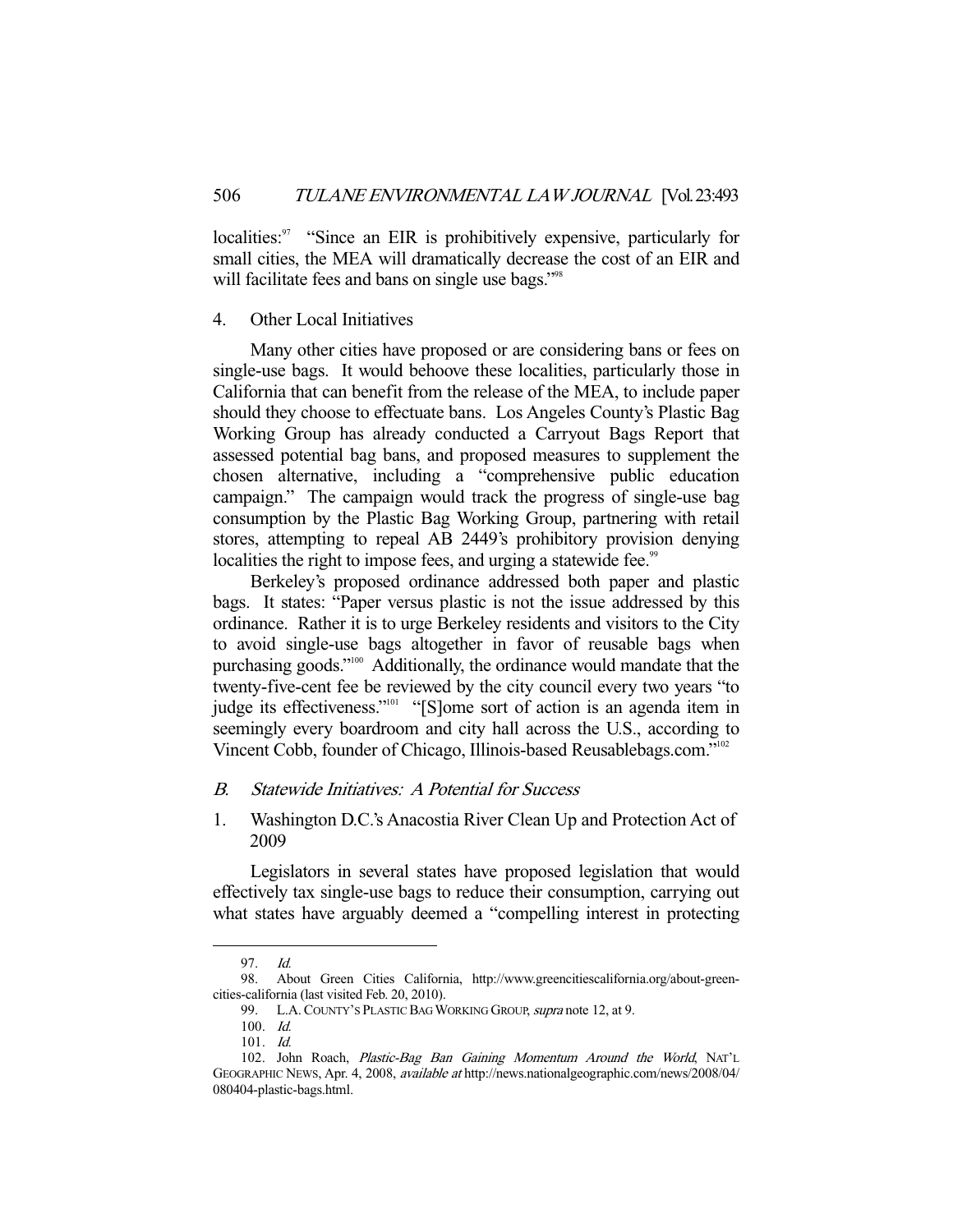[their] precious natural environment by decreasing the amount of waste that flows into [their] landfills."103 Washington D.C. is currently the only jurisdiction to have successfully implemented such legislation.<sup>104</sup> North Carolina has passed legislation that bans plastic bags, but its scope is limited only to the delicate barrier islands.<sup>105</sup>

 Washington D.C.'s Act, known as the Anacostia River Clean Up and Protection Act of 2009, mandates that "a consumer making a purchase from a retail establishment<sup>106</sup> shall pay at the time of purchase a fee of \$.05 for each disposable carryout bag."<sup>107</sup> The disposable carryout bags that a retail establishment is allowed to sell are strictly limited to plastic bags that are  $100\%$  recyclable,<sup>108</sup> made of specifically marked polyethylene film, and "[d]isplay the phrase 'Please Recycle This Bag' or a substantially similar phrase, in a highly visible manner on the bag exterior."<sup>109</sup> Disposable carryout paper bags must be  $(1)$  "100% recyclable; (2) Contain a minimum of 40% post-consumer recycled content; and (3) Display the phrase 'Please Recycle This Bag,' or a substantially similar phrase, in a highly visible manner on the bag exterior."<sup>110</sup> The number of bags provided and total fee charged to each customer is indicated on his receipt.<sup>111</sup>

 Of the five cents charged, the retail establishment retains one cent, unless it operates a "carryout bag credit program"<sup>112</sup> to customers, in which case the store retains an additional cent per bag.<sup>113</sup> The remaining three or four cents per bag that the store does not retain enters the "Anacostia River Clean Up and Protection Fund," which is used "solely for the purposes of cleaning and protecting the Anacostia River and other

 <sup>103.</sup> H.B. 2645, 25th Legis. (Haw. 2010).

<sup>104.</sup> Long, *supra* note 9.

 <sup>105.</sup> S.B. 1018, 2009 Sess. (N.C. 2009).

 <sup>106. &</sup>quot;Retail establishment" is defined in section 2(3) as "any licensee under a Public Health: Food Establishment Retail endorsement to a basic business license under Chapter 28 of Title 47 of the District of Columbia Official Code or under an off-premises retailer's license, class A or B, pursuant to D.C. Official Code Section 25-112."

 <sup>107.</sup> D.C.CODE § 8-102.03 (2001).

 <sup>108.</sup> Id. § 8-102.02(a) ("[D]isposable carryout bags made of plastic that cannot be recycled shall not be sold or distributed, retail or wholesale, in the District.").

 <sup>109.</sup> Id.

 <sup>110.</sup> Id.

<sup>111.</sup> *Id.* § 8-102.03.

 <sup>112.</sup> Pursuant to D.C. CODE § 8-102.03, such a program requires the store to "(i) credit the consumer no less than \$.05 for each carryout bag provided by the consumer for packaging their purchases, regardless of whether that bag is paper, plastic, or reusable; (ii) is prominently advertised at each checkout register; and (iii) [r]eflects the total credit amount on the consumer transaction receipt."

<sup>113.</sup> *Id.* § 8-102.05.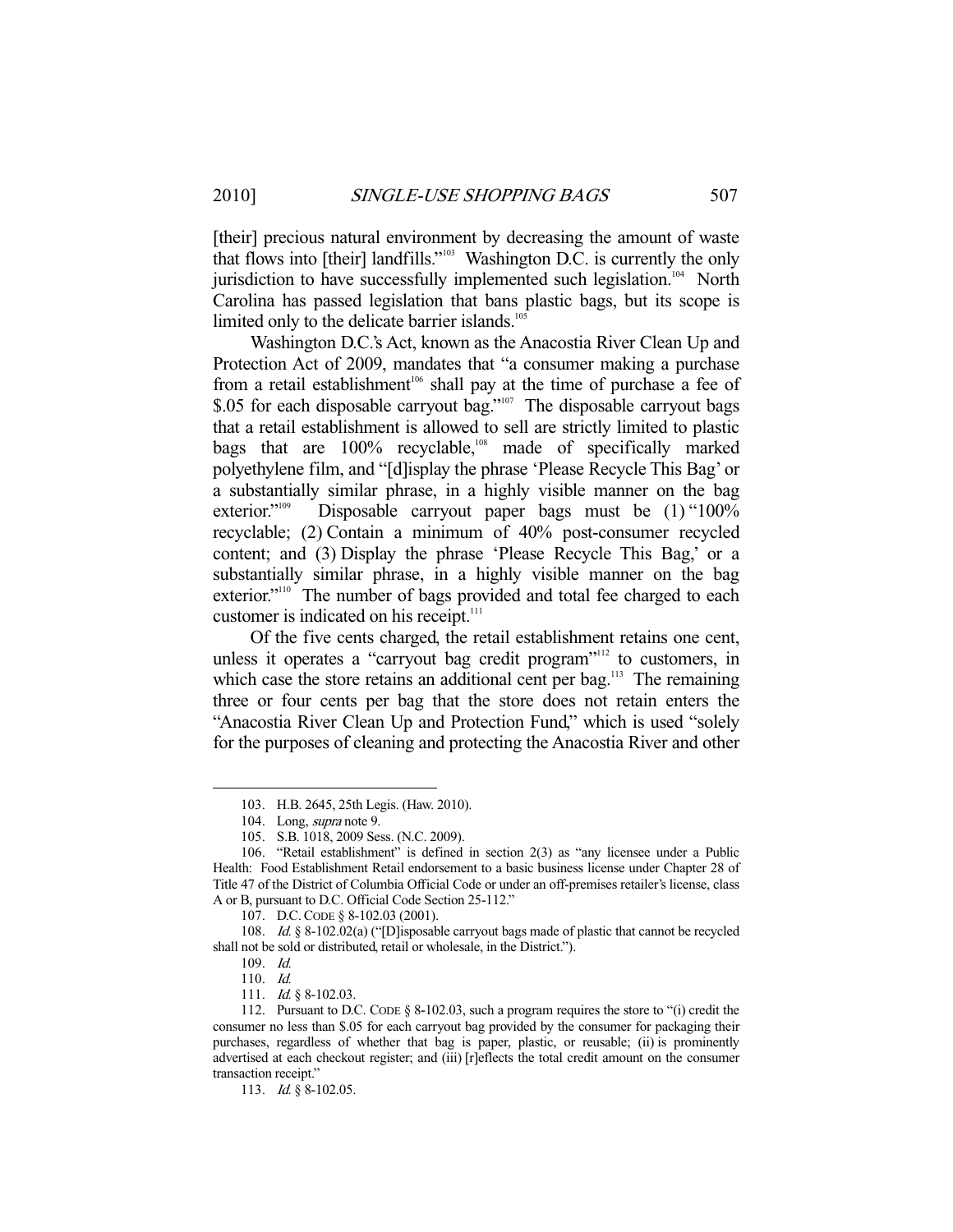impaired waterways." $114$  Section (6)(b) lists fourteen different uses for funds, in order of priority, beginning with funding a public education program on trash-related health problems and "providing reusable carryout bags to District residents, with priority distribution to seniors and low-income residents."<sup>115</sup> City officials estimate that the fees amassed from consumer retail bag sales will aggregate to over \$3 million of revenue for the District over the year 2010.<sup>116</sup> D.C. retailers reported that by February 1, 2010, use of single-use bags had already dropped by half since the imposition of D.C.'s five-cent fee. $117$ 

#### 2. Proposals and Potential for Other State Legislative Successes

 Similar legislation in multiple states has not fared as well as that of the District of Columbia. For example, legislators in both Virginia and Maryland quickly followed D.C.'s lead with the introduction of similar legislation to place a five-cent tax on plastic and paper single-use bags.<sup>118</sup> Virginia's proposed bill, H.B. 1115, had a stated goal of encouraging "shoppers to avoid the tax by bringing their own reusable bags."<sup>119</sup> Virginia's bill would have required in-state retailers to impose a per-bag tax of five cents on all plastic and paper bags, the money from which would enter the "Virginia Water Quality Improvement Fund."<sup>120</sup> It was tabled on February 9.  $2010.^{121}$ 

 Maryland's Bills, S.B. 462 and H.B. 351, are currently in the Senate Committee on Education, Health and Environmental Affairs. Should the Bills be passed, paper and plastic bags in Maryland will face five-centper-bag taxes.122 Notably, Maryland's Bills propose a "Customer Bag Credit Program," wherein for each bag charged, the retail store receives one cent per bag *or* two cents if the store has such a program in place.<sup>123</sup> The program is defined in the Act as one in which the customer gets a credit from the store for each bag he personally brings to the store to be used in packaging his goods; the program is advertised at the checkout

<sup>114.</sup> *Id.* § 8-102.03(b)(2).

<sup>115.</sup> *Id.* §§  $(6)(b)(1)-(14)$ .

<sup>116.</sup> Long, *supra* note 9.

 <sup>117.</sup> Verespej, supra note 84.

 <sup>118.</sup> Id.

<sup>119.</sup> Frances Correa, Plastic Bag Tax Tabled, SUFFOLK NEWS-HERALD, Feb. 16, 2010, available at http://www.suffolknewsherald.com/news/2010/feb/16/plastic-bag-tax-tabled/.

 <sup>120.</sup> Posting of Jenny Kincaid Boone to The Storefront, http://blogs.roanoke.com/rtblogs/ storefront/2010/02/09/virginia-bag-tax-bill-shelved/ (Feb. 9, 2010, 10:49 EST).

 <sup>121.</sup> Id.

 <sup>122.</sup> H.B. 351, Reg. Sess. (Md. 2010); S.B. 462, Reg. Sess. (Md. 2010).

 <sup>123.</sup> H.B. 351, Reg. Sess.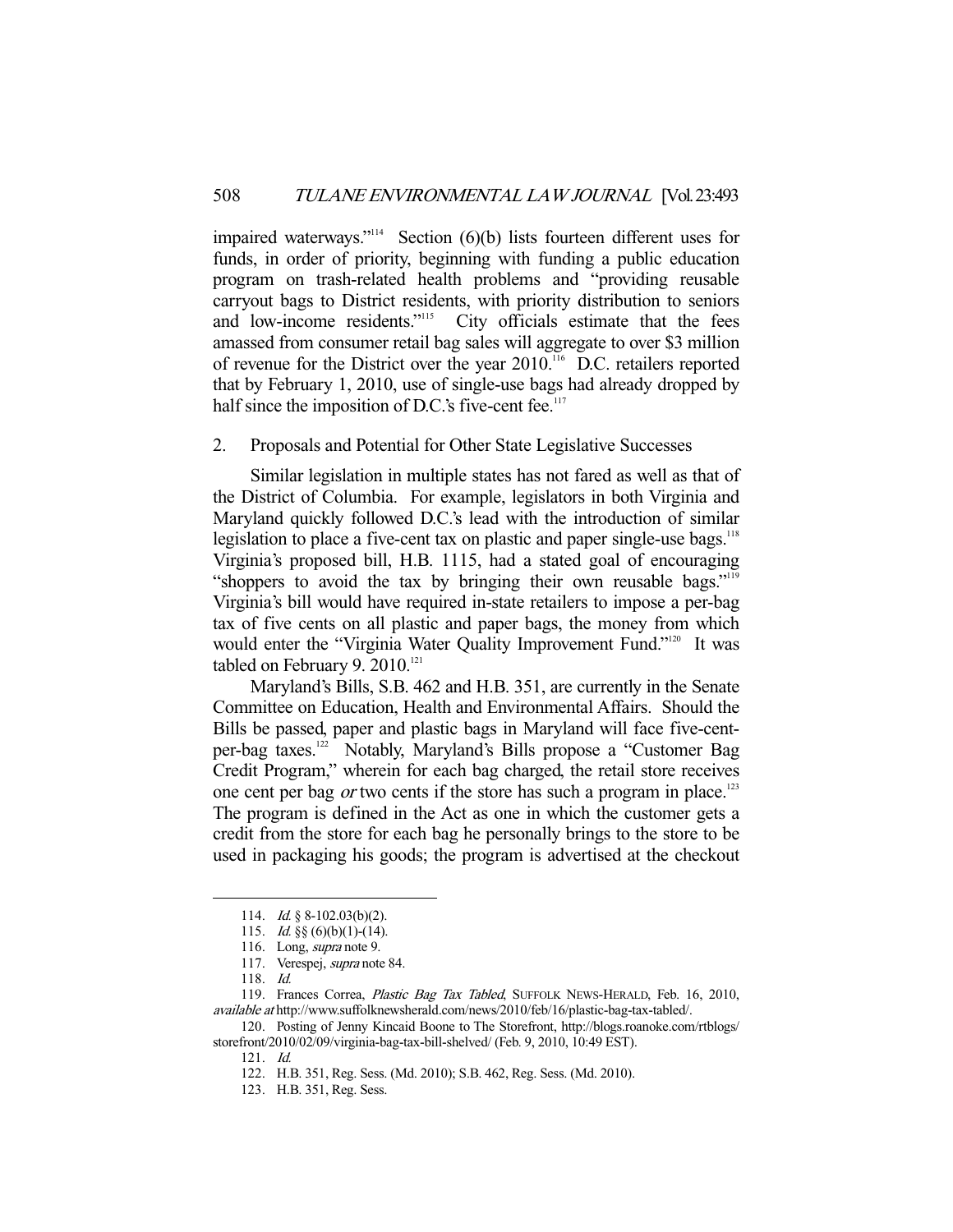register. The remaining money goes into The Chesapeake and Atlantic Coastal Bays 2010 Trust Fund.<sup>124</sup>

 In Florida, the government was considering a per-bag tax on both paper and plastic that would have begun at five cents in 2011, and shifted to twenty-five cents in 2014, culminating in a complete ban in 2015; this proposal was shut down in committee.<sup>125</sup> Although FDEP's report recommended that the most optimal way to minimize damage caused by single-use bags would be to outlaw or tax them, $126$  the report noted that such fees or taxes could result in industry job losses. $127$ 

 Connecticut's H.B. 5215 would charge customers five cents per each disposable bag and, similar to California's bill, would prohibit municipalities from adopting ordinances that restricted plastic or paper bags' retail use.<sup>128</sup> Section 3 of the bill directs the Department of Environmental Protection to establish a "municipal recycling matching grant program" to award grants to municipalities to either implement or improve their recycling programs.<sup>129</sup> However, because municipalities are prohibited from adopting local ordinances, they face challenges in funding any expansion of desired recycling. These legislative attempts should be construed as an illustration of the continued interest in devising mechanisms to reduce the waste stream. Additionally, "[o]fficials who worked on the [D]istrict [of Columbia]'s bag tax say the secret to their success is in the water—and wording. They have been careful to use the term 'fee,' rather than 'tax.' A tax is something you have to pay . . . a fee is something you can avoid."<sup>130</sup> Legislators made "it about the [Anacostia] river, not about the plastic bag."<sup>131</sup> D.C.'s Act reflects lawmakers' use of strategic economic incentives to get consumers to reduce their consumption of disposable bags.

3. Economic Concerns

 Not surprisingly, manufacturers of single-use bags are concerned about the viability of their businesses. Plastic industries acknowledge that plastic bags create litter, but also argue that they have become undeserved scapegoats of the larger problem of lack of recycling, and that in-store and curbside plastic bag recycling programs need to

 <sup>124.</sup> Id.

 <sup>125.</sup> Verespej, supra note 84.

<sup>126.</sup> FLA. DEP'T OF ENVTL. CONSERVATION, supra note 2, at 18-21.

 <sup>127.</sup> Id. at 21.

 <sup>128.</sup> H.B. 5215, Jan. Sess. (Conn. 2009).

 <sup>129.</sup> Id.

<sup>130.</sup> Long, *supra* note 9.

 <sup>131.</sup> Id.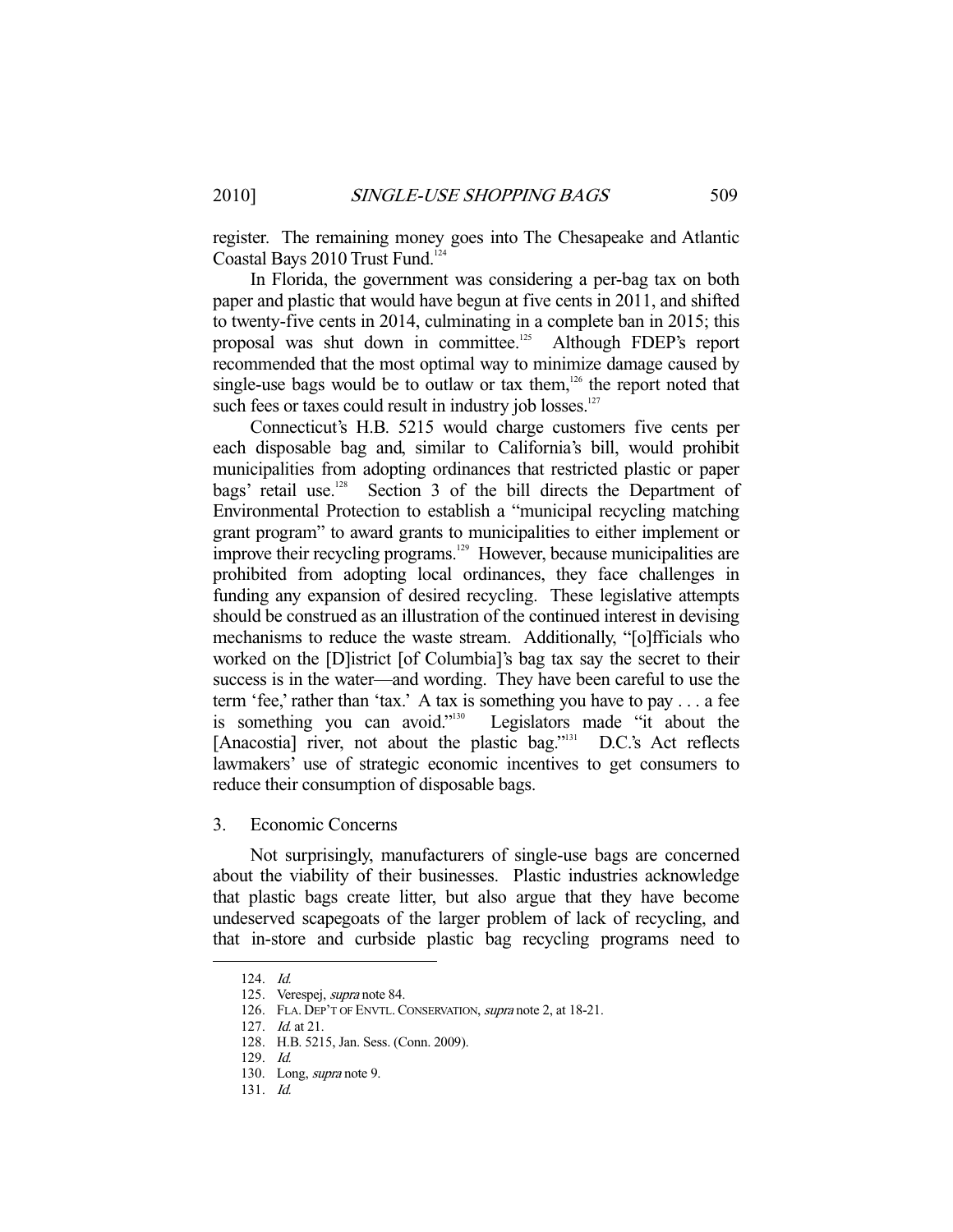expand.<sup>132</sup> The American Chemistry Council is supporting proposed California S.B. 531, an industry response to the outcry against single-use bags, through which single-use bag manufacturers will "take responsibility by sharing the cost of removing litter."133 The Carryout Bag Extended Producer Responsibility Program would require each manufacturer or supplier of paper and plastic single-use bags to pay a fee of \$0.007 per bag "sold to a 'store' in California."134 A "store" is defined as either a supermarket or a retail store that includes a pharmacy and has over 10,000 square feet of space.<sup>135</sup> Because Californians for Extended Producer Responsibility (CEPR) estimated that these stores distribute more than twelve billion plastic and three billion paper carryout bags, the fee would allegedly produce over \$100 million for California per year, the proceeds of which could be used by the state for litter abatement and cleanup programs.136 CEPR claims "no consumer tax or fee means no consumer resentment," noting that amidst the currently difficult economic climate, opposition to consumer fees, the potential for job losses and consumers' desire to choose "paper, plastic or reusable," financial responsibility on the producers makes the most sense.<sup>137</sup>

 However, this program does little to affect the single-use bag markets; it does little to reduce the number of single-use bags actually being produced. CEPR proposes exempting from funding any city, county, or public agency that prohibits, limits, or bans stores' use of single-use bags. $138$  The bill also imposes a waste-reduction goal of fifty percent of single-use carryout plastic bags by the year 2014, as well as mandating levels of recycled content for all single-use plastic bags.<sup>139</sup> Yet, as described in Part III.B., supra, increased bag recycling programs may be counter-productive.

 Another concern is how a fee on single-use bags would affect lowincome individuals. On a local level, Berkeley's ordinance addressed this issue: while government-subsidized purchase programs for low-income residents, such as the Social Services Food Stamp program, do not have to pay fees, San Francisco exempted individuals on similar programs from paying the fees.<sup>140</sup> Before Washington D.C.'s bag fee was adopted,

<sup>132.</sup> L.A. COUNTY'S PLASTIC BAG WORKING GROUP, *supra* note 12, at 44.

<sup>133.</sup> Californians for Extended Producer Responsibility, *supra* note 11.

 <sup>134.</sup> Id.

 <sup>135.</sup> Id.

 <sup>136.</sup> Id.

 <sup>137.</sup> Id.

 <sup>138.</sup> Id.

 <sup>139.</sup> Verespej, supra note 84.

 <sup>140.</sup> BERKELEY,CAL., MUN.CODE § 11.37.030(D) (2009).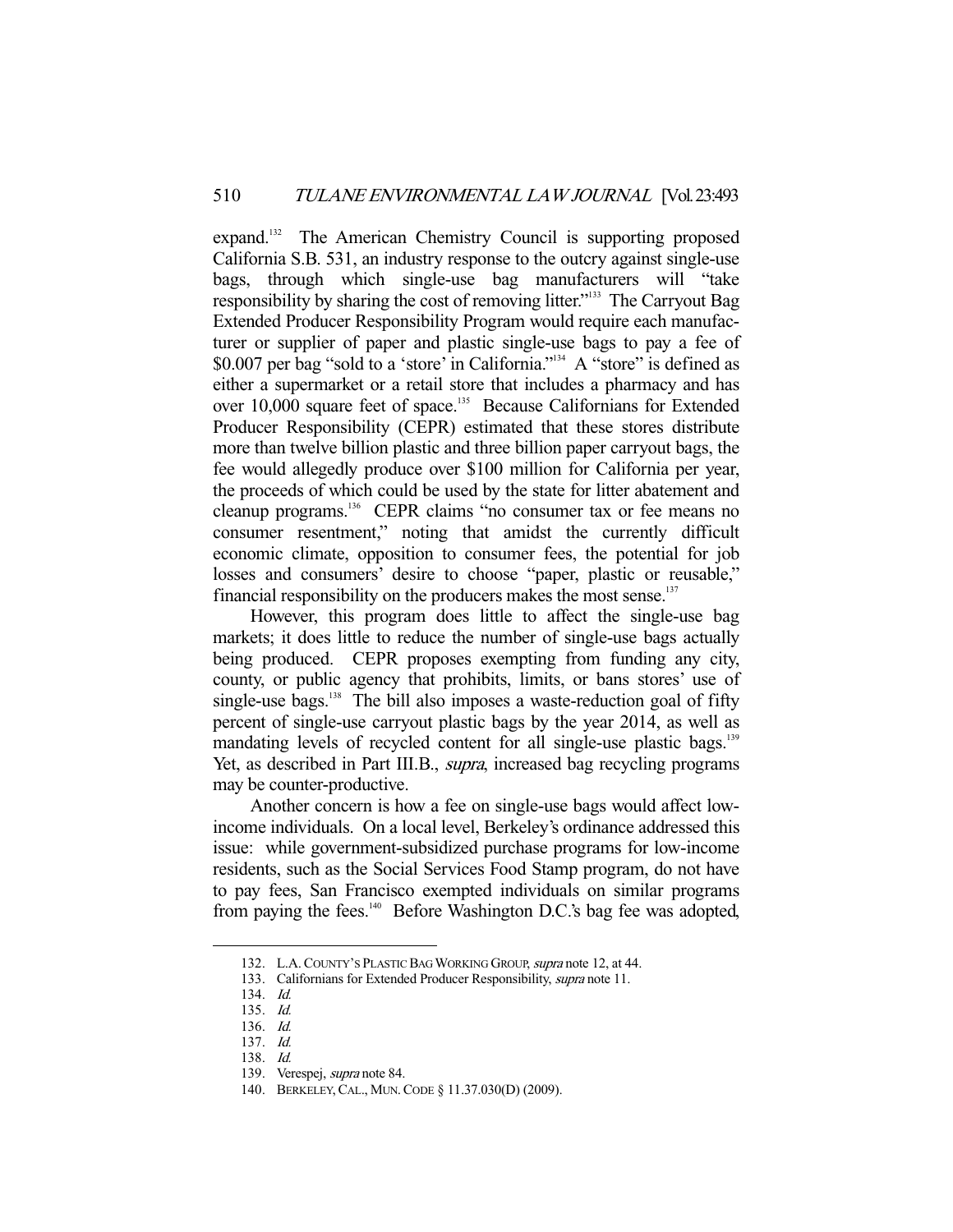the *Washington Post* reported that the American Chemistry Council had financed a group called Progressive Bag Affiliates to urge residents of low-income neighborhoods to contact their D.C. Council members to condemn the bill. The group alleged that the tax would disproportionately affect the poor because, as Mark Daniels, vice president of the United States' largest plastic bag maker, Hilex-Poly, stated, "these 'taxes' really affect the minority individuals who are walking to the store."<sup>141</sup> A Safeway spokesman, however, stated that "the industry's class-based campaign" was wrong in assuming "that people of lower means are not sensitive to the environment."<sup>142</sup> He noted that many manufacturers and city officials would make efforts "to get free reusable bags to those who cannot afford them."143 Additionally, lobbying groups such as Save the Plastic Bags Coalition, which are purporting to advocate on behalf of disadvantages individuals, are often comprised of industry stakeholders.

 Enforcement costs should also be considered. For example, Maryland, a state facing a budget deficit, would need to pay annual enforcement costs of at least \$200,000.<sup>144</sup> Legislative analysis also revealed that the five-cent fee would probably raise approximately \$4 million in revenue, although this could change if bag use dropped as a result of the bag fee; after all, D.C. retailers report that use has "dropped in half" since the imposition of D.C.'s five-cent fee.<sup>145</sup>

#### 4. Accessibility of Reusable Bags

 Notwithstanding the implementation of fees, some state legislatures have also instigated a movement towards consumption of reusable bags by either requesting or requiring stores to stock reusable bags for customers to purchase.146 In 2008, California enacted A.B. 2449, the goal of which was "to encourage the use of reusable bags by consumers and retailers and to reduce the consumption of single-use carryout bags."<sup>147</sup> In addition to requiring all large supermarkets and retail stores to make reusable bags available for purchase,<sup>148</sup> each store was required to have a plastic carryout bag recycling program in its store, and recycled bags

<sup>141.</sup> Marc Fisher, You Can Wrap that Herring in a Plastic (or Paper) Bag, WASH. POST, Apr. 2, 2009, at B01.

 <sup>142.</sup> Id.

 <sup>143.</sup> Id.

<sup>144.</sup> Mike Verespej, Calif. Legislature Kills 25-Cent Bag Tax, PLASTICS NEWS, Jan. 26, 2010, http://plasticsnews.com/headlines2.html?id=17699.

 <sup>145.</sup> Verespej, supra note 84.

<sup>146.</sup> See, e.g., Assem. B. 2449, Gen. Assem. Reg. Sess. (2006).

 <sup>147.</sup> Id.

 <sup>148.</sup> Id.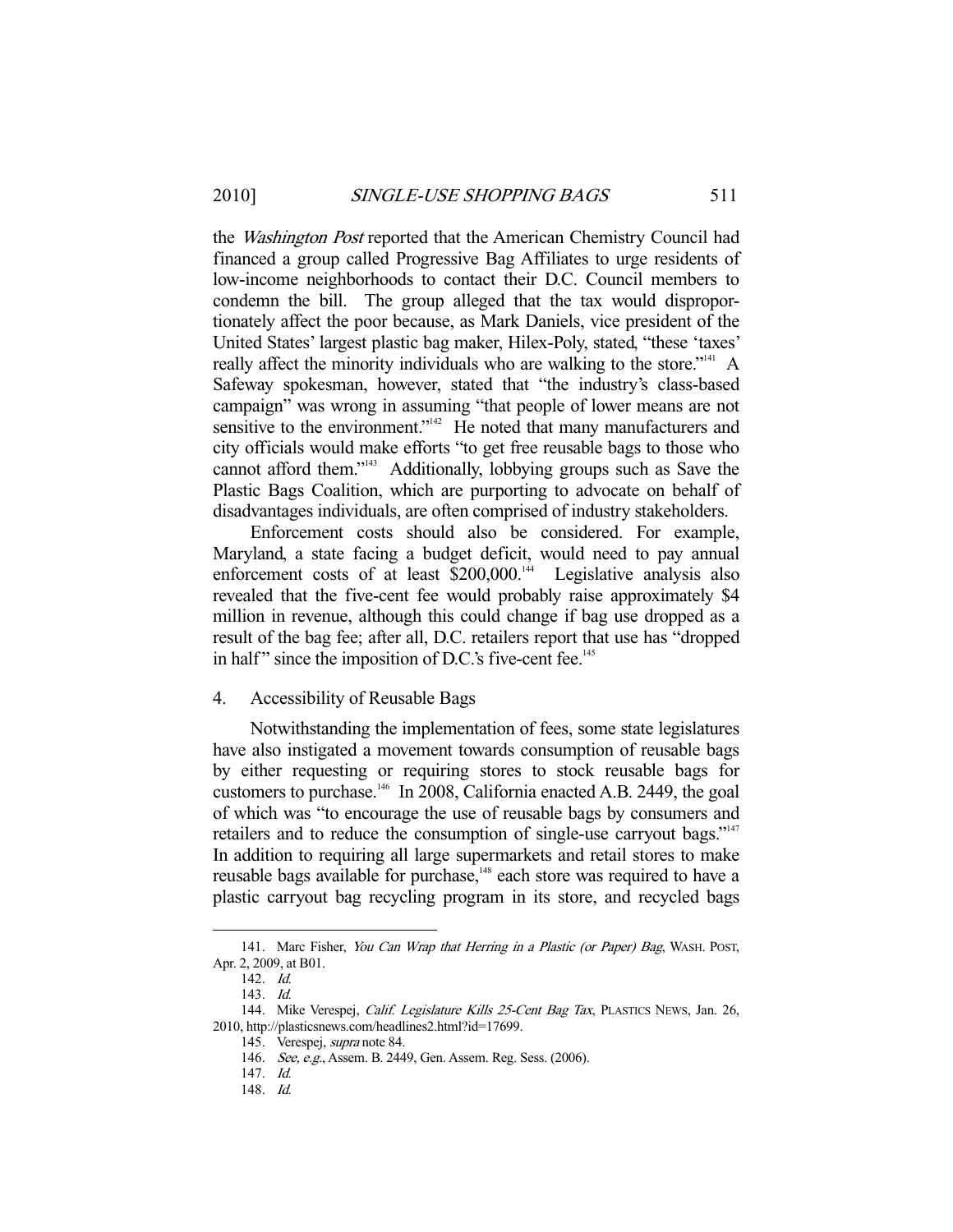were taken to distribution centers throughout the country.<sup>149</sup> Likewise, Arizona's H.B. 2416, which failed in committee, would have required all stores to carry reusable bags available for customers to purchase.<sup>150</sup> Berkeley's proposed language, albeit weak, states that "retail stores are strongly encouraged to make reusable bags available for sale to customers at a reasonable price."<sup>151</sup> The presence of reusable bags in retail stores is already becoming widespread.<sup>152</sup> Making reusable bags even more readily available will facilitate their use by customers.

# 5. Single-Use Bag Reduction Can Help States Comply with Waste Reduction Mandates

 Many states have enacted legislation comprising waste reduction goals and mandates, which often leave municipalities to execute waste reduction and recycling programs in order to implement these goals, and localities frequently seek to minimize their landfill waste to carry them out.153 For example, California set a 50% waste reduction mandate: every city and county is required to divert at least 50% of landfill-bound solid waste.<sup>154</sup> Florida faces a similar 75% waste reduction mandate.<sup>155</sup>

 Waste reduction goals have become popular enough as a means of reducing waste that some commercial establishments have set their own. For example, Wal-Mart has made a "zero-waste commitment" through which it "aims to reduce its plastic-bag waste by one-third by the end of 2013."156 As part of this endeavor, Wal-Mart has rid three of its California-based stores of free single-use plastic bags to ascertain consumers' "willingness to change."<sup>157</sup> Wal-Mart's experiment is an example of a business phasing out bags on its own, and just "mov[ing] to reusable bags."158 Arguably, plans to reduce the number of single-use bags in favor of reusable ones will assist states with effectuating these waste reduction goals.

 <sup>149.</sup> L.A.COUNTY'S PLASTIC BAG WORKING GROUP, supra note 12, at 43.

 <sup>150.</sup> H.B. 2416, 2009 Sess. (Ariz. 2009).

 <sup>151.</sup> BERKELEY,CAL., MUN.CODE § 11.37.010(F) (2009).

 <sup>152.</sup> FLA. DEP'T OF ENVTL. CONSERVATION, supra note 2, at 13 (noting that many large retailers are making reusable bags available to customers, and are "increas[ing] the number of shoppers exposed to this way of thinking and acting").

 <sup>153.</sup> Romer, supra note 16, at 440.

 <sup>154.</sup> CAL. PUB.RES.CODE § 40000 (2007).

 <sup>155.</sup> FLA. STAT. § 403.7032(2) (2010).

 <sup>156.</sup> Painter, supra note 53.

 <sup>157.</sup> Id.

 <sup>158.</sup> Id.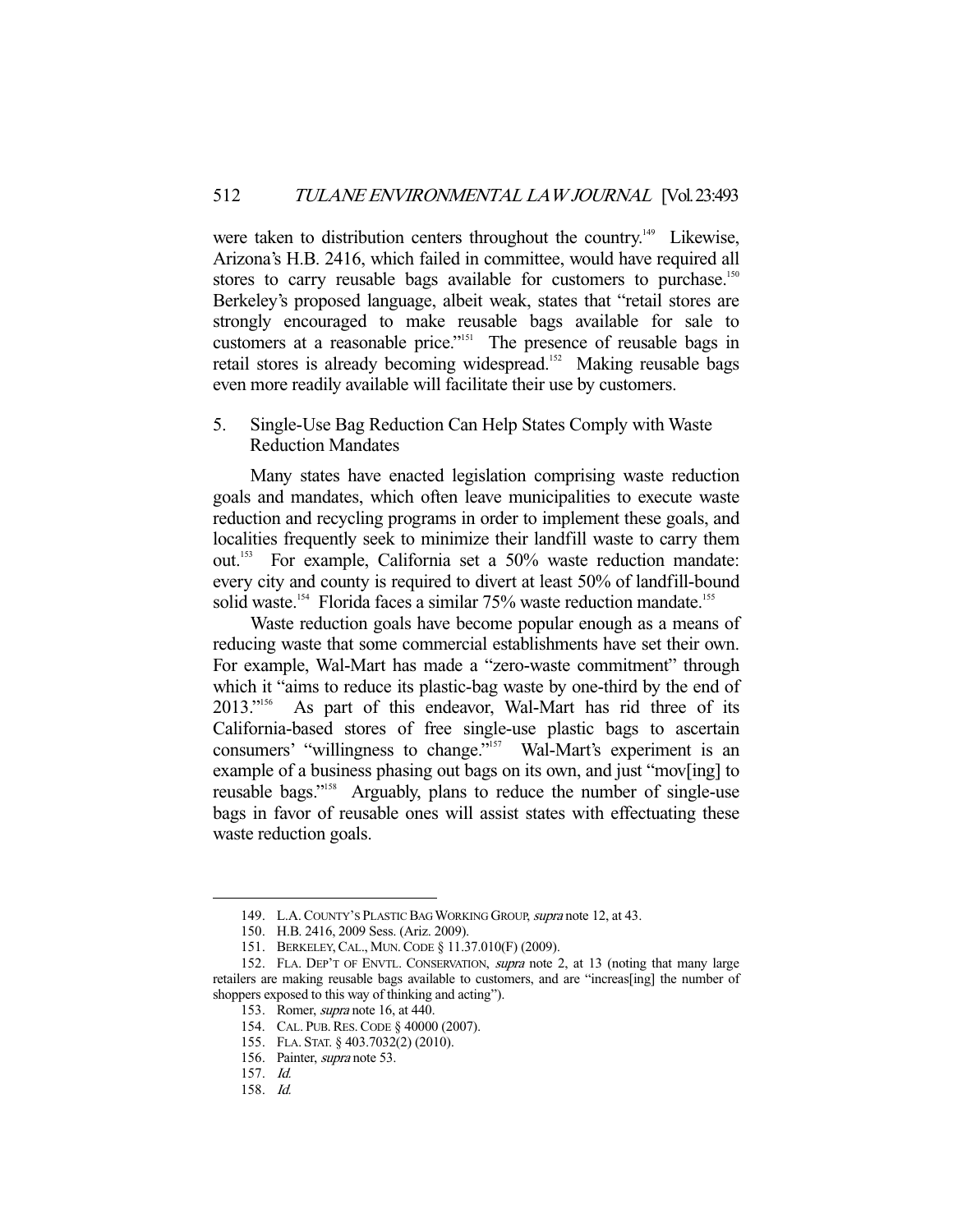#### C. A Federal Initiative: The Plastic Bag Reduction Act of 2009

 In April 2009, Virginia Congressman Jim Moran introduced 111 H.R. 2091—federal legislation that would have assessed a tax of five cents per single use bag throughout the nation. In his remarks, he stated, "The Trash Free Watersheds Act creates a tax that I hope no American will choose to pay."<sup>159</sup> He suggested that the legislation would reduce single-use packaging, a major source of damage to the nation's watersheds and marine environments.<sup>160</sup> On January 1, 2010 and thereafter, the legislation would impose a tax of five cents per each transaction of a single-use carryout bag, and the tax rises to twenty-five cents on January 1, 2015. A retail seller can apply for a tax credit of one cent from the five-cent charge, if he carries out a "qualified carryout bag recycling program," a program wherein the retail store (1) assesses the tax pursuant to Section 4056, tracking the bags purchased as well as the amount of tax assessed; (2) has printed or displayed on each such bag, in a manner visible to a customer, the words 'PLEASE RETURN TO A PARTICIPATING STORE FOR RECYCLING'; (3) places recycling bins for collection of single-use bags in the store, recycles these bags, maintains at least three years' worth of records; and (4) "makes available to customers within the retail establishment reusable bags . . . which may be purchased and used in lieu of using a single-use carryout bag."<sup>161</sup> Section 9511 establishes a Single-Use Carryout Bag Trust Fund within the U.S. Treasury, wherein the taxes are placed, and from which one cent (prior to January 1, 2015, at which point the amount changes to five cents) is transferred to the Land and Water Conservation Fund established by the Land and Water Conservation Fund Act of 1965.<sup>162</sup>

 Section 9511(d) mandates the U.S. Comptroller General to conduct a study on the Act's effectiveness at reducing single-use bags and encouraging their recycling, and requires him to submit a report of this study to both the Committee on Ways and Means of the House of Representatives and the Senate Finance Committee.<sup>163</sup> The Act is currently in Committee.<sup>164</sup> It would present a cohesive scheme for limiting single-use bags, but states would lose the potential flexibility that statewide plans afford.

159. 155 CONG.REC. E 947-03 (daily ed. Apr. 23, 2009) (statement of Rep. Moran).

 <sup>160.</sup> Id.

 <sup>161.</sup> Plastic Bag Reduction Act of 2009, H.R. 2091, 111th Cong. (2009).

 <sup>162.</sup> Id.

 <sup>163.</sup> Id.

<sup>164.</sup> Id. As of the date of this Comment, this piece of legislation has been referred to the House Subcommittee on National Parks, Forests and Public Lands for deliberation.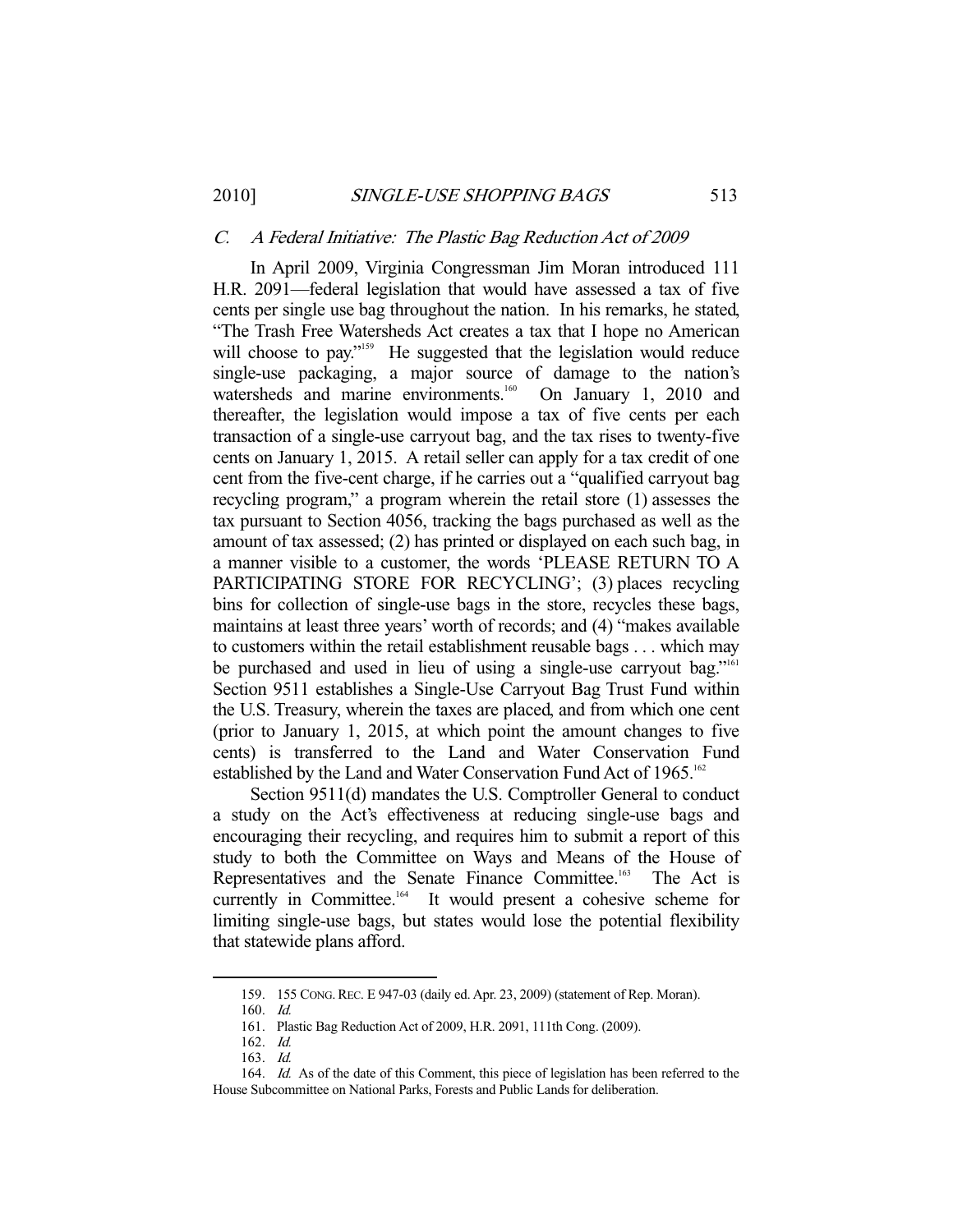### IV. CONCLUSION: A CALL FOR LEGISLATION IN THE STATE OF LOUISIANA

 Legislation remains a powerful tool to reduce the consumption of single-use bags, both paper and plastic. Louisiana would benefit from such a policy, as single-use bags have a detrimental effect on the state's natural environment. The manufacturing, consumption, and disposal of these bags wastes natural resources and energy, consumes vast quantities of oil, threatens species and their habitats, and overburdens landfills. It is in the best interest of the people of Louisiana to reduce the distribution of single-use bags. A statewide approach to single-use bag reduction is most appropriate because it provides the state with flexibility over how to manage its revenue.

 Louisiana's current waste reduction goal of thirty percent has not yet been met.<sup>165</sup> If legislation assessed a five-cent fee for each single-use bag sold within the state, Louisiana would begin not only to reduce its waste, but would also build revenue to expand its recycling industry. Few cities in Louisiana have operative recycling programs; New Orleans, the state's capital, has lacked a citywide-funded curbside recycling program since Hurricane Katrina struck the city in 2005.<sup>166</sup> The fee should be assessed every two years and should increase in five years in order to further reduce reliance on disposable bags. All retail establishments, grocery and otherwise, that currently offer single-use bags should be affected by this act. One cent of the five should return to the retailer for each bag that is sold.

 The Louisiana Department of Environmental Quality (LDEQ) should be empowered to develop rules and regulations to establish a fund for the fee-based revenue, enforce the act by ensuring retail establishments are abiding by the law, and disburse the funds to appropriate entities that can grow the recycling industry in the state. LDEQ should develop rules and regulations to implement recycling programs throughout the state, and should augment these programs with the newly established fund.

 Individuals who utilize food stamps and other governmentsubsidized programs should not be adversely impacted, so these programs should be made to cover the fee. Each receipt should include the number and total price of bags purchased. Each retail establishment should retain a copy of each receipt for its records for two years. A

 <sup>165.</sup> LA.REV. STAT.ANN. § 30:2411(B) (2006).

 <sup>166.</sup> NOLA Recycles 2010, http://www.sierraclub.org/coal/la/downloads/whitepaper.pdf (last visited Feb. 20, 2010).